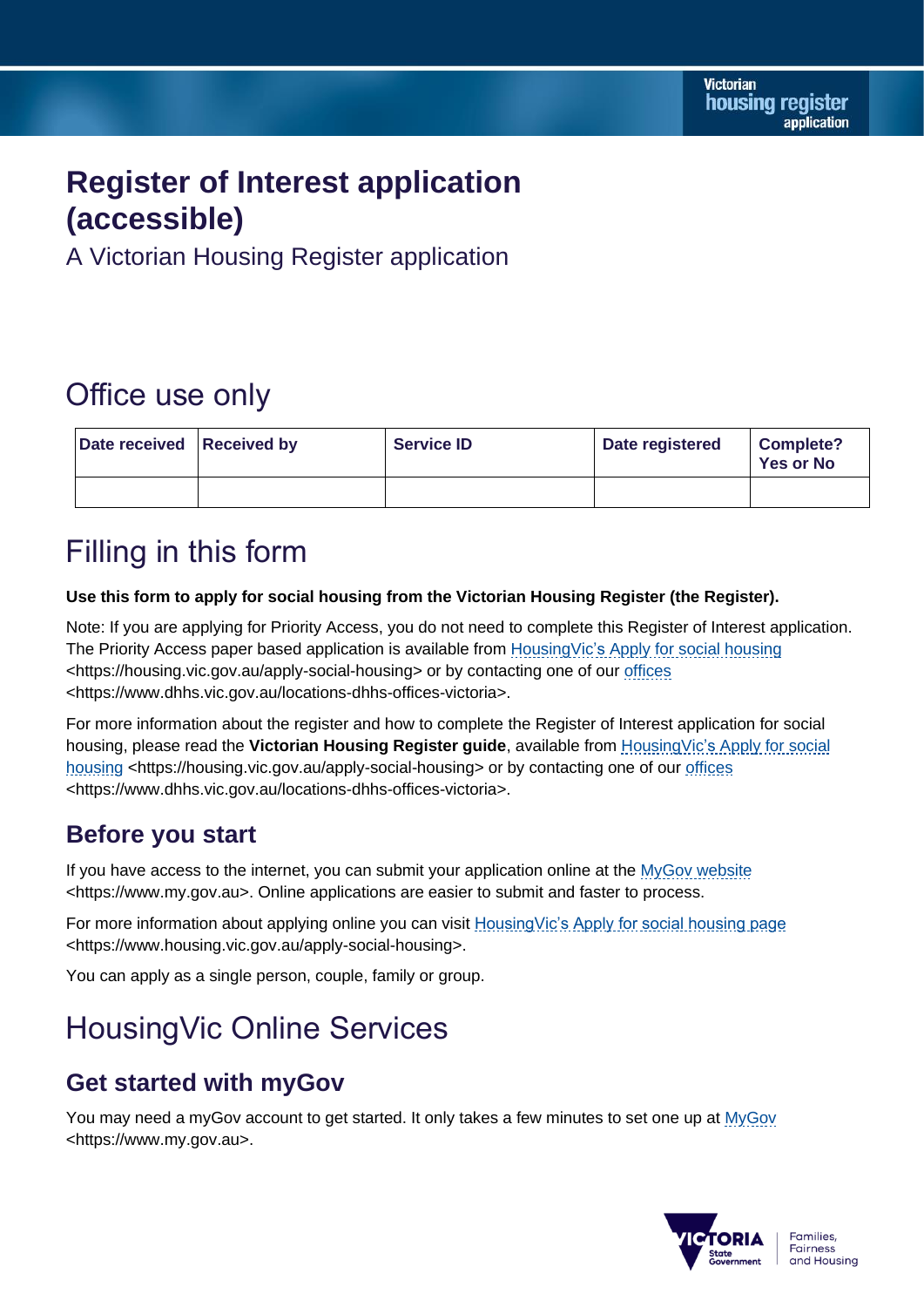### Link to HousingVic Online Services

Open **myGov's '**Services' section and pick 'HousingVic Online Services' – this will link it to your myGov account.

Open HousingVic online services and select 'Victorian Housing Register application' to complete your application.

Once you have filled out the online application and attached to the online form any documents needed, a copy of the completed application will be sent to your nominated email address.

For more information about how to link and access to HousingVic Online Services visit [HousingVic's Online](https://www.housing.vic.gov.au/online-services)  [Services page](https://www.housing.vic.gov.au/online-services) <https://www.housing.vic.gov.au/online-services>.

### **Get immediate assistance**

**If you are experiencing family violence** and need immediate assistance, call the Safe Steps Family Violence Response Centre on **1800 015 188**.

**If you are homeless** and need accommodation, call the housing crisis line on **1800 825 955** to speak to a housing and support worker.

These services are free and operate 24 hours a day, seven days a week.

# Submitting a paper application form

Use **blue** or **black** pen. Write in **CAPITAL** letters. Mark boxes with an **X**.

Mail to:

Victorian Housing Register Department of Families, Fairness and Housing Reply Paid 933 MOE VIC 3825

No postage stamp required.

### **Need help or require this document in another format?**

Go to the HousingVic [Social housing page](https://www.housing.vic.gov.au/social-housing) <https://www.housing.vic.gov.au/social-housing> or contact one of our [offices](https://www.dhhs.vic.gov.au/locations-dhhs-offices-victoria) <https://www.dffh.vic.gov.au/contact-us>.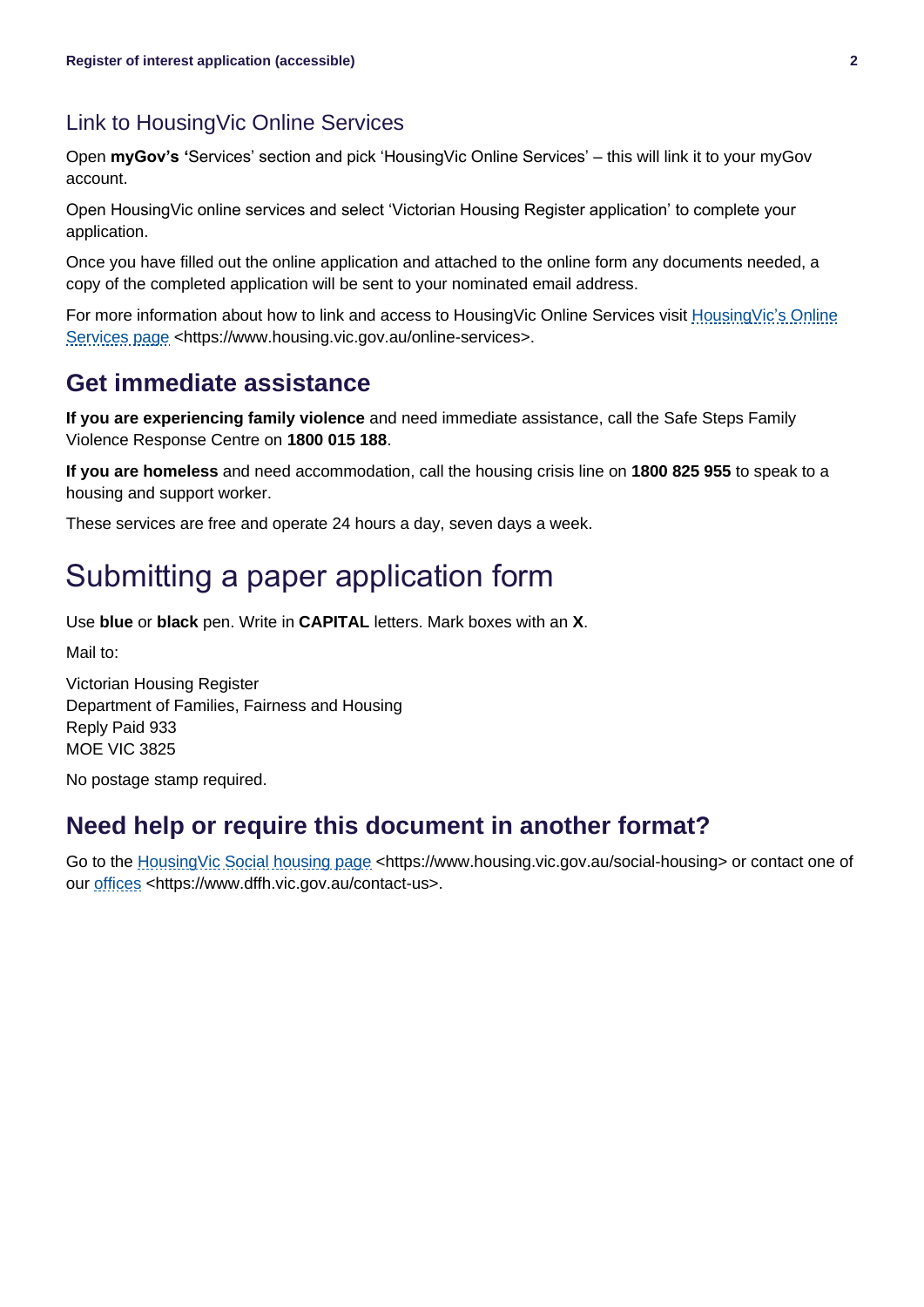# Section A: About you

In this section we will ask for information about you.

As the applicant, you are the person who owns this application. It is your responsibility to contact us if there are any changes to this application. All contact about this application, including housing offers, will only be with you.

### **Existing Victorian Housing Register application**

Q1 Do you or a household member have an existing Victorian Housing Register application?

| No  |                                         |  |
|-----|-----------------------------------------|--|
|     |                                         |  |
| Yes |                                         |  |
|     | If yes, what is the application number? |  |

### **Personal information**

| Q2             | <b>Title</b>           |  |  |  |  |
|----------------|------------------------|--|--|--|--|
| <b>Title</b>   | <b>Mark with X</b>     |  |  |  |  |
| $\sf Mr$       |                        |  |  |  |  |
| Miss           |                        |  |  |  |  |
| Ms             |                        |  |  |  |  |
| Mrs            |                        |  |  |  |  |
| Dr             |                        |  |  |  |  |
| Prof.          |                        |  |  |  |  |
| Other          |                        |  |  |  |  |
|                | Other (please specify) |  |  |  |  |
|                |                        |  |  |  |  |
| Q3             | First name             |  |  |  |  |
|                | <b>First name</b>      |  |  |  |  |
| Q4             | Middle name            |  |  |  |  |
|                | Middle name            |  |  |  |  |
| Q <sub>5</sub> | Last name              |  |  |  |  |
|                | Last name              |  |  |  |  |
|                |                        |  |  |  |  |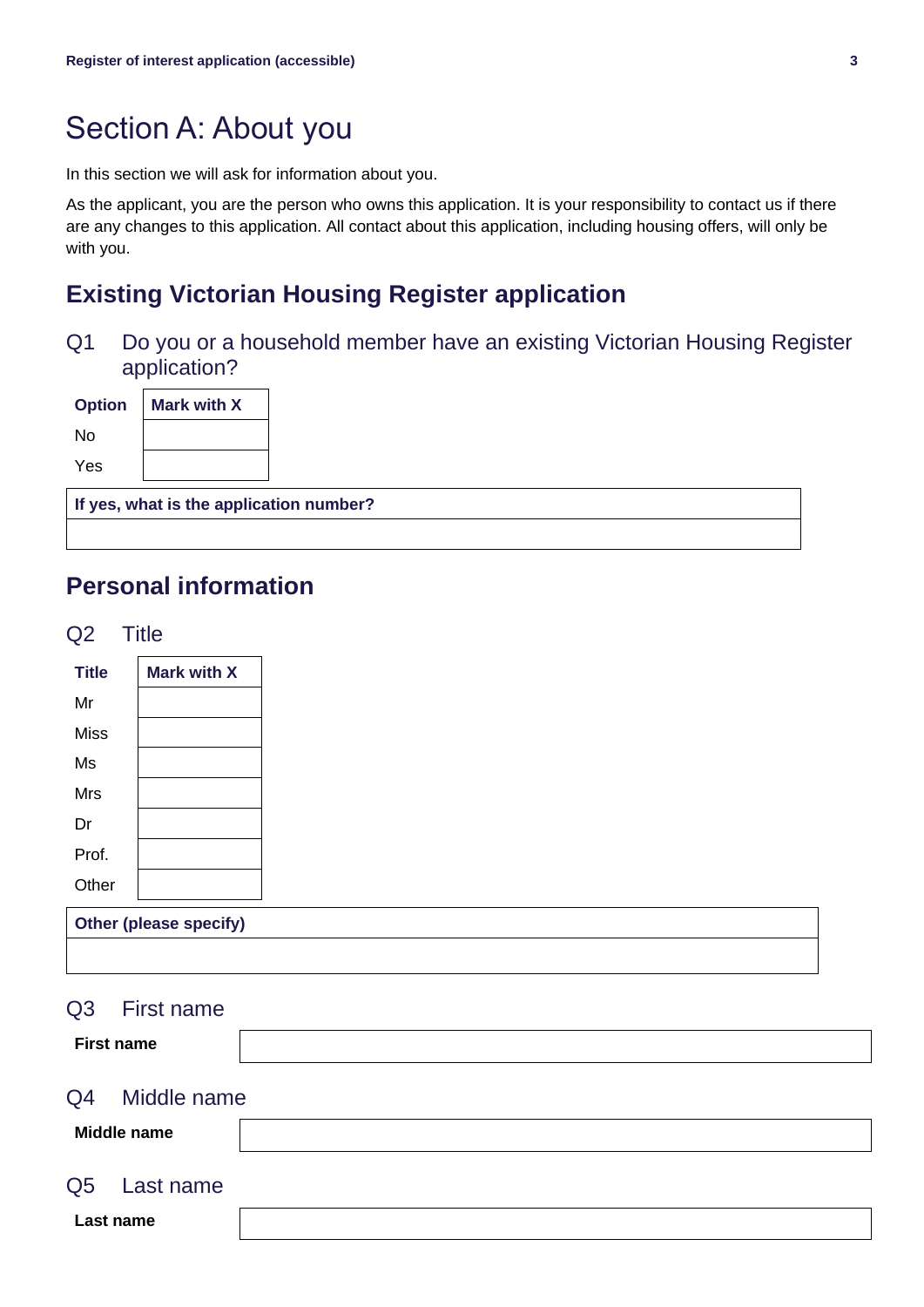### Q6 Preferred name (if any)

### Q7 Previous full name (if any)

For example: name at birth, maiden name, previous married name or alias

| <b>Previous name</b> |  |
|----------------------|--|
|                      |  |

#### Q8 Date of birth

| Date of birth |  |
|---------------|--|
|               |  |

#### Q9 Gender

| Gender          | Mark with X |
|-----------------|-------------|
| <b>Male</b>     |             |
| <b>Female</b>   |             |
| Indeterminate   |             |
| <b>Intersex</b> |             |
| Other           |             |

### Q10 Relationship status

| <b>Option</b>    | <b>Mark with X</b> |
|------------------|--------------------|
| <b>Single</b>    |                    |
| <b>Partnered</b> |                    |

### Q11 Aboriginal status or Torres Strait Islander status

| <b>Options</b>                | <b>Mark with X</b> |  |
|-------------------------------|--------------------|--|
| No                            |                    |  |
| Aboriginal                    |                    |  |
| <b>Torres Strait Islander</b> |                    |  |
| <b>Both</b>                   |                    |  |

#### Q12 Australian Defence Force Veteran or immediate family member of a veteran

| <b>Option</b> | <b>Mark with X</b> |
|---------------|--------------------|
| No            |                    |
| <b>Yes</b>    |                    |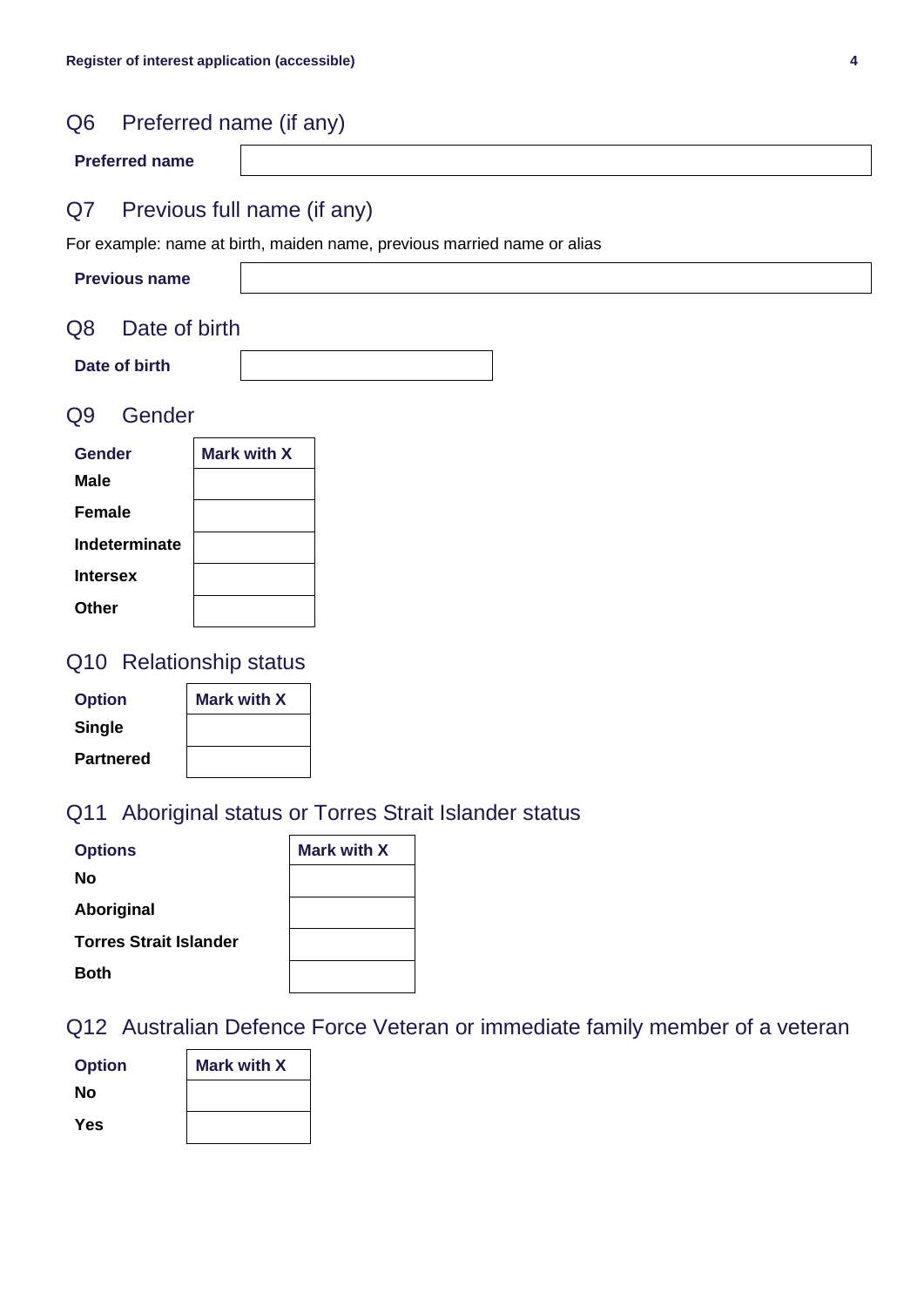### Q13 Country of birth

| <b>Option</b>                 | <b>Mark with X</b> |
|-------------------------------|--------------------|
| <b>Australia</b>              |                    |
| Other                         |                    |
| <b>Other (please specify)</b> |                    |

### **Postal address**

All letters about your application will be sent to your postal address. Over the page you can nominate to be contacted by email instead, but we still need a postal address.

#### Q14 Street name and number

**Street name and number**

#### Q15 Suburb or town and postcode

| <b>Suburb or town</b> |  |
|-----------------------|--|
| <b>Postcode</b>       |  |

### **Residential address**

#### Q16 Residential address

| <b>Option</b>                                | Mark with X |
|----------------------------------------------|-------------|
| Same as postal address – continue to $Q_1$ 9 |             |
| I don't have a fixed address                 |             |

| <b>Mark with X</b> |  |  |
|--------------------|--|--|
|                    |  |  |
|                    |  |  |
|                    |  |  |

#### Q17 Street name and number

|  |  |  | Street name and number |
|--|--|--|------------------------|
|--|--|--|------------------------|

#### Q18 Suburb or town and postcode

| Suburb or town |  |
|----------------|--|
| Postcode       |  |

### **Contact details**

#### <span id="page-4-0"></span>Q19 Telephone

**Telephone**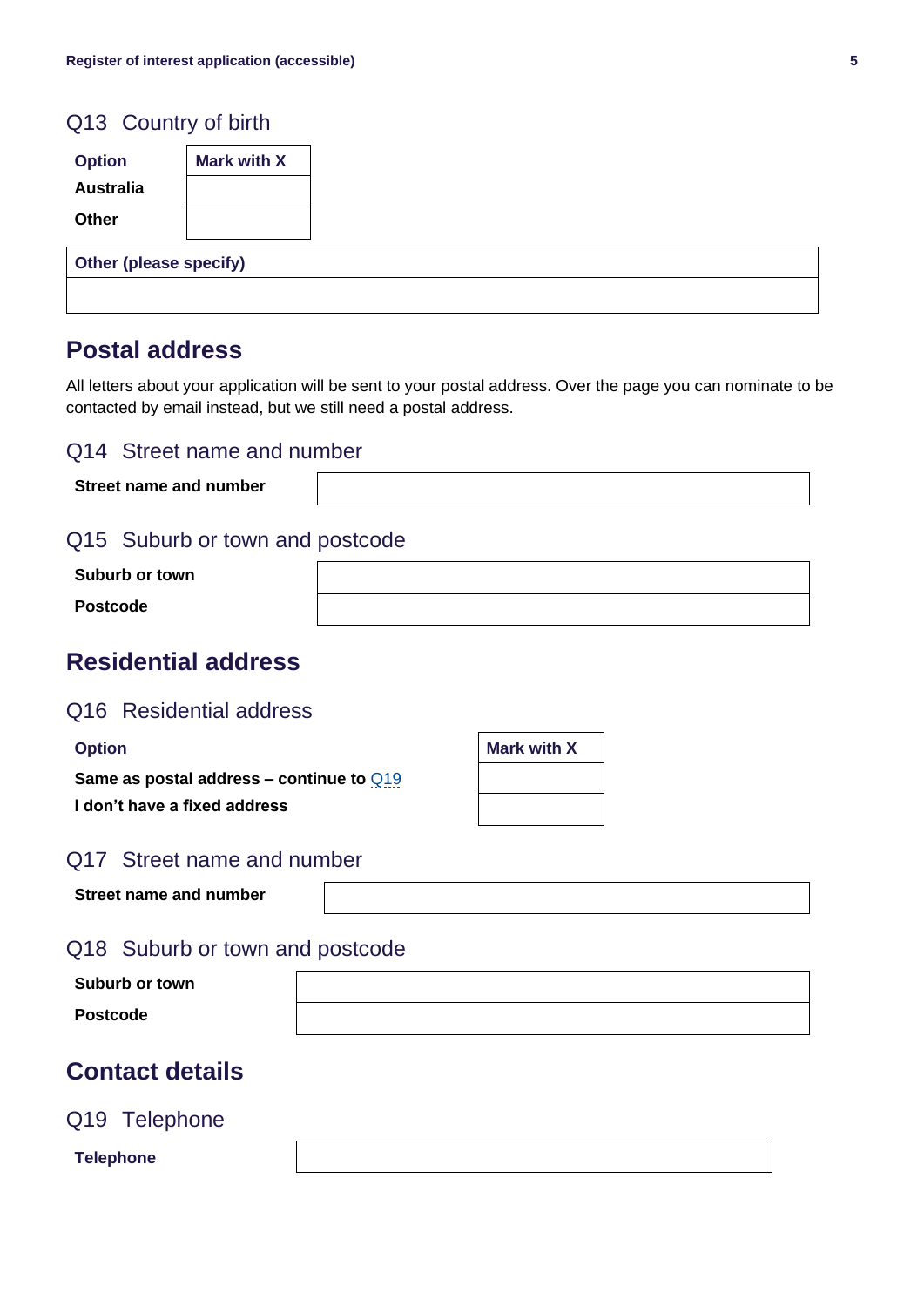### Q20 Email address

| $\sim 100$<br>- |  |
|-----------------|--|
|                 |  |

Q21 I prefer to be contacted by

| <b>Option</b> | <b>Mark with X</b> |  |
|---------------|--------------------|--|
| Email         |                    |  |
| <b>Post</b>   |                    |  |

#### Q22 Preferred language

| Language       | <b>Mark with X</b> |
|----------------|--------------------|
| <b>English</b> |                    |
| Other          |                    |

**Other language (please specify)**

### **Residency details**

#### Q23 Australian residency status

| <b>Status</b>                    | Mark with X |  |
|----------------------------------|-------------|--|
| Australian citizen               |             |  |
| <b>Temporary Protection Visa</b> |             |  |
| Sponsored migrant                |             |  |
| Permanent resident               |             |  |
| <b>Protection Visa</b>           |             |  |
| New Zealand resident             |             |  |
| <b>Resolution of Status Visa</b> |             |  |

#### **Visa Subclass**

(For Temporary Protection Visa, Protection Visa and Resolution of Status Visa)

#### Q24 Date of arrival in Australia

**Date of arrival in Australia**

#### Q25 Are you affected by Centrelink's two-year newly arrived residents waiting period?

The expiry date is two years from your arrival date to Australia.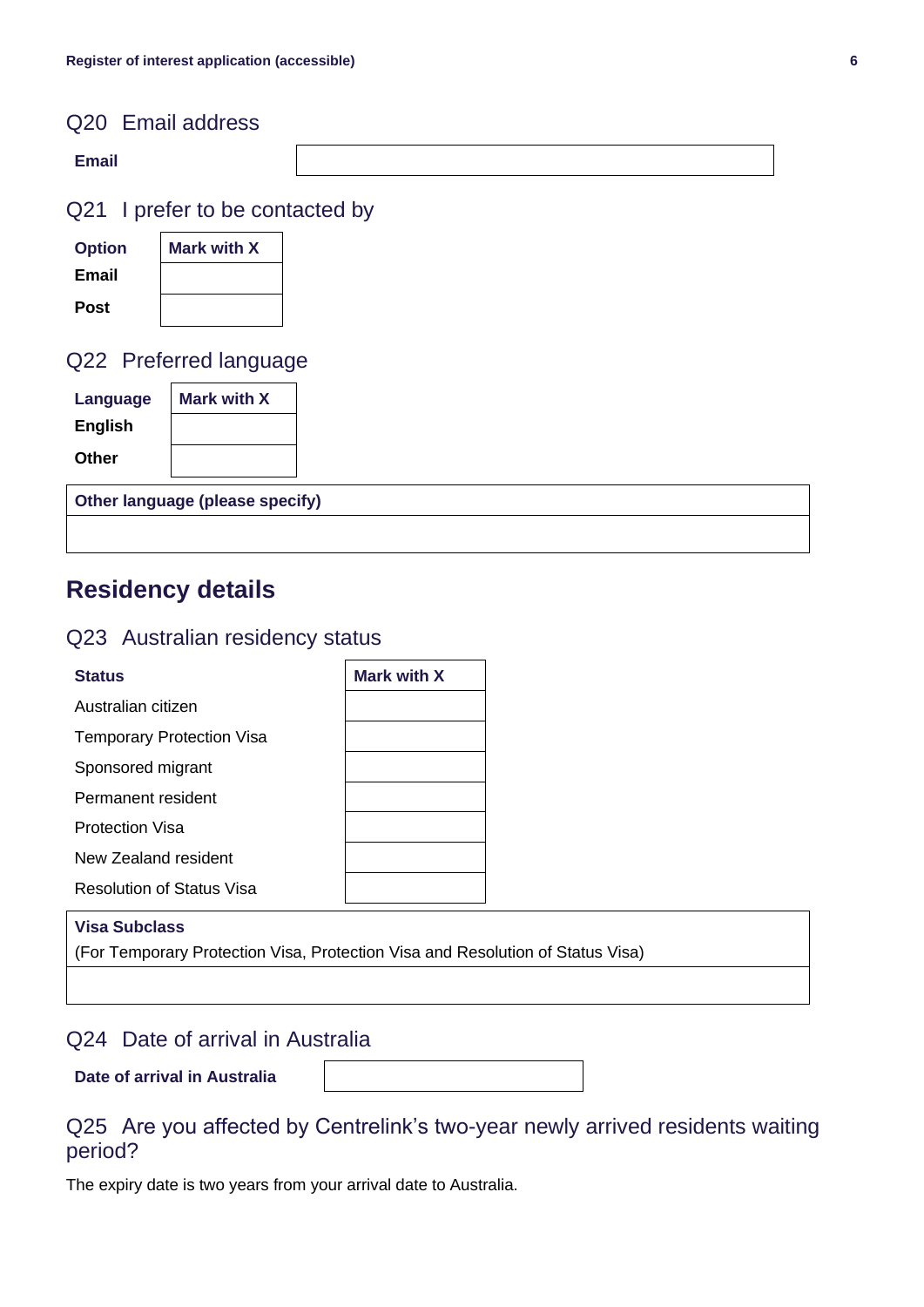| <b>Option</b>                   | <b>Mark with X</b> |  |
|---------------------------------|--------------------|--|
| N٥                              |                    |  |
| Yes                             |                    |  |
| Is yes, specify the expiry date |                    |  |
|                                 |                    |  |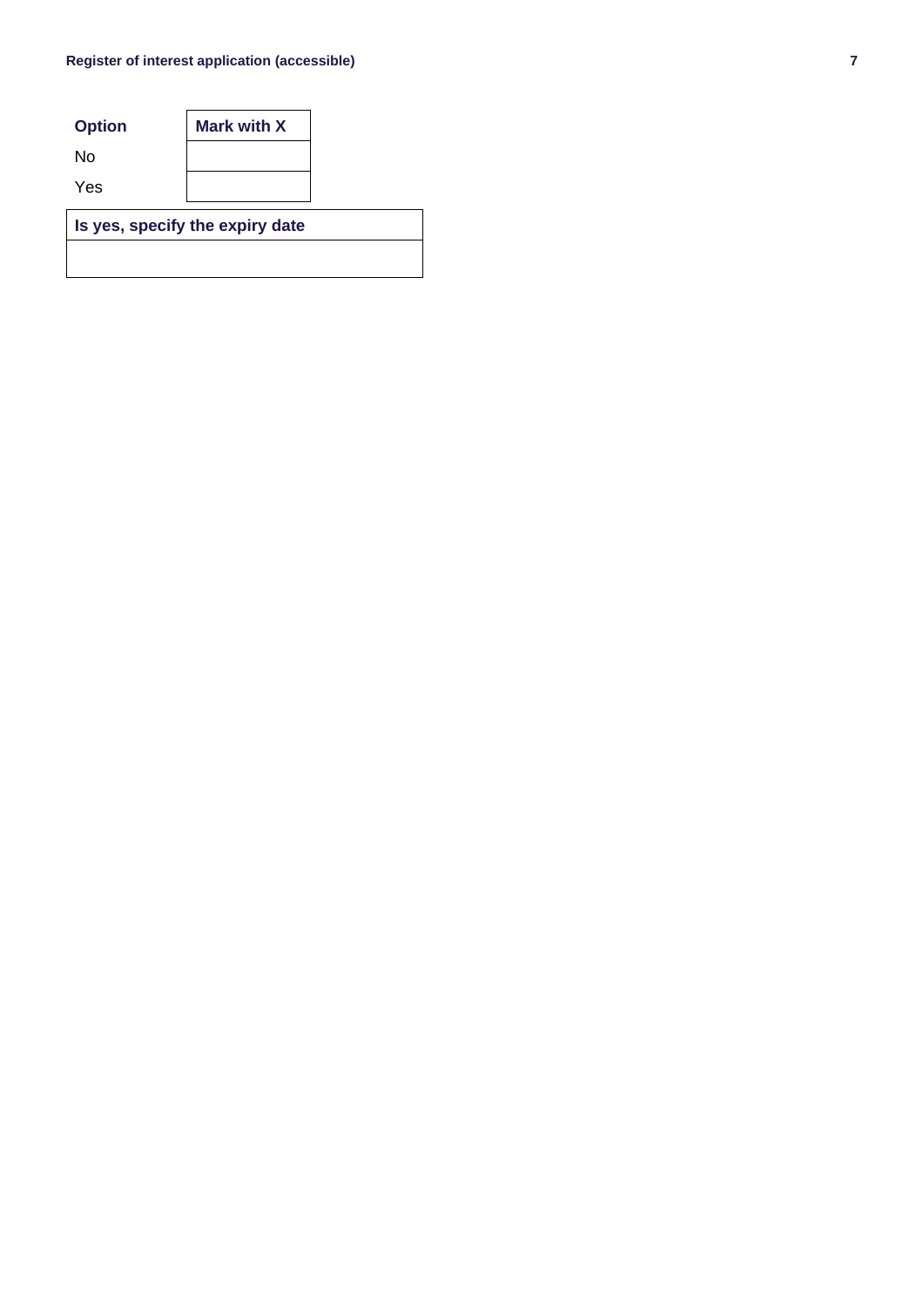# Section B: Privacy

### **Privacy**

When you contact us, we will always confirm it's you. For security, you may want to add a password and security question.

#### Q26 Password

Providing a password will make it easier for us to confirm your identity when we speak to you over the telephone. It will also make it harder for someone else to access your application information.

**Password**

#### Q27 Security question and answer

Providing a security question will help prove your identity if you forget your password.

Choose something that only you know the answer to and you haven't posted online.

| <b>Question</b> |  |
|-----------------|--|
| <b>Answer</b>   |  |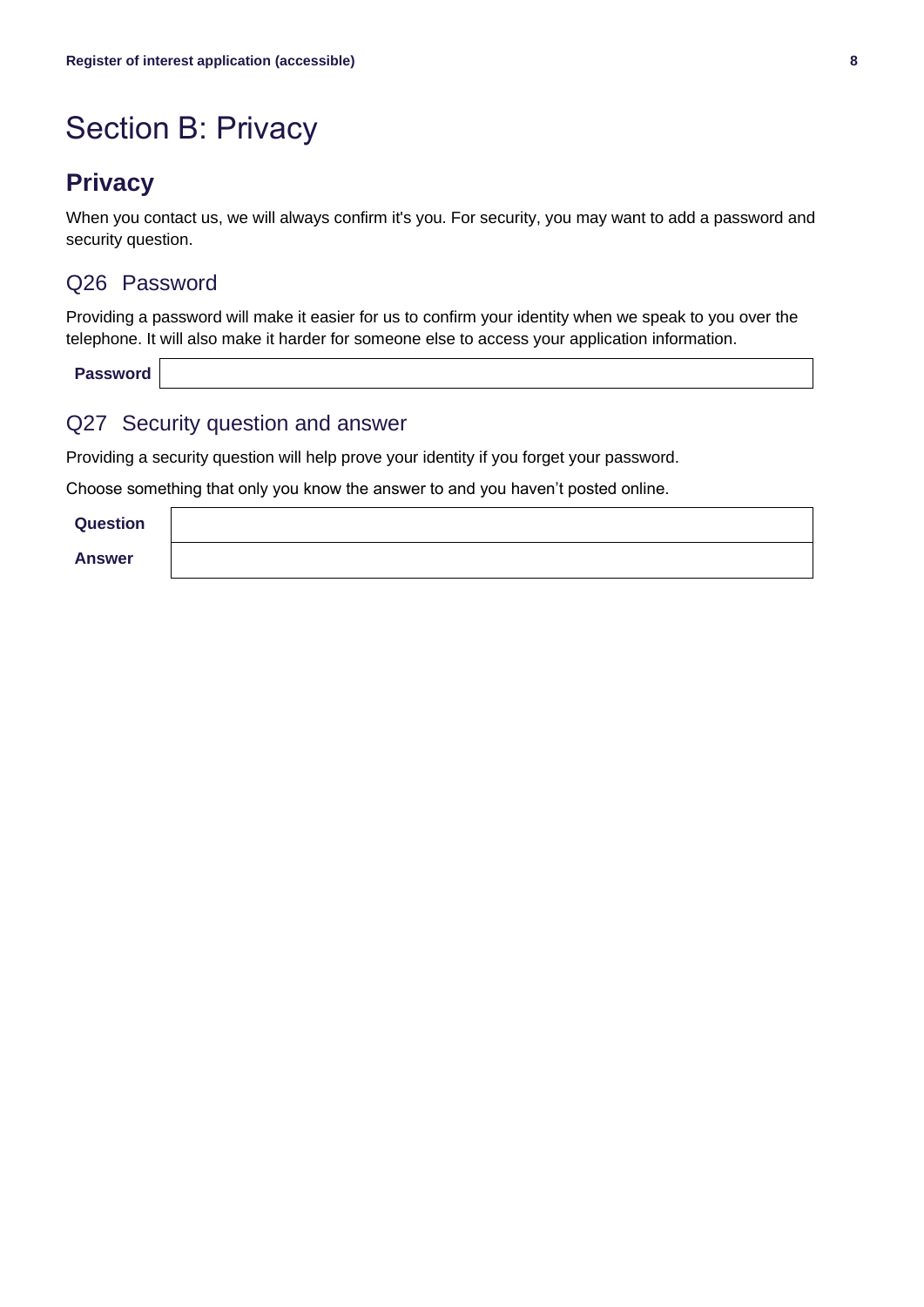# Section C: Support needs

In this section we ask about your support needs.

By support, we mean assistance from a community organisation to establish or maintain your tenancy. The organisation that provides you with housing may be able to link you to a community support organisation when you move in.

### **Questions about support needs**

#### Q28 Current support needs

Do you have any current support needs or are currently receiving support for any of the following options? Mark any that apply.

| <b>Option</b>                               | <b>Mark with X</b> |
|---------------------------------------------|--------------------|
| Speech                                      |                    |
| Intellectual                                |                    |
| Physical                                    |                    |
| Specific learning                           |                    |
| Homelessness                                |                    |
| Psychiatric                                 |                    |
| Hearing                                     |                    |
| Aged care                                   |                    |
| Drugs and alcohol                           |                    |
| Vision                                      |                    |
| Neurological                                |                    |
| Autism                                      |                    |
| <b>Acquired Brain Injury</b>                |                    |
| Family violence                             |                    |
| Aged care assessment service (ACAS)         |                    |
| National Disability Insurance Scheme (NDIS) |                    |
| Veterans and families support services      |                    |
| Department of Veterans' Affairs             |                    |
| None                                        |                    |
| Other                                       |                    |

**Other (please specify)**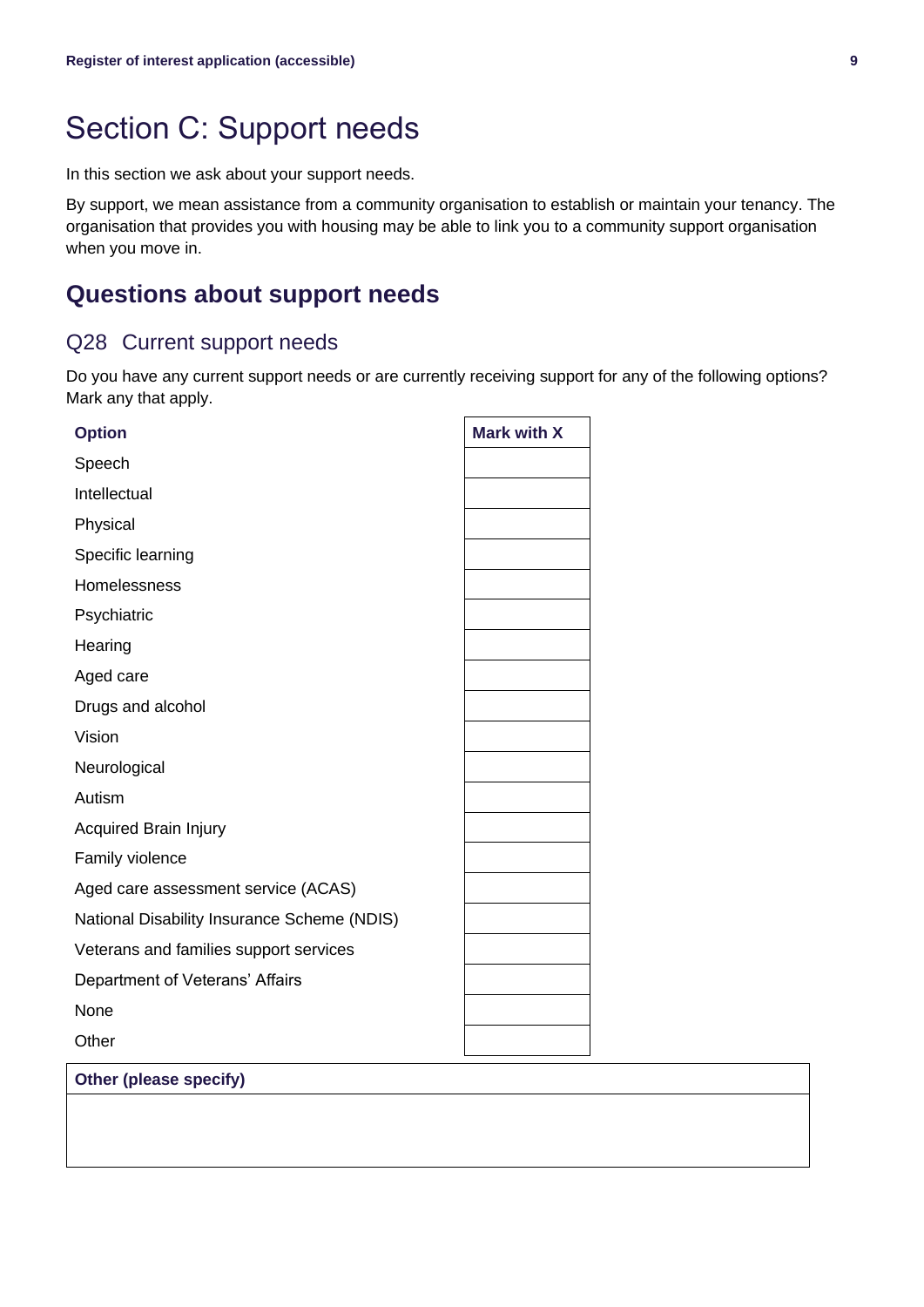### Q29 Do you have a guardian or administrator?

A guardianship order is a legal document that gives a person (called a 'guardian') power to make decisions on behalf of another person about personal matters. This may include decisions about where you live, health care and access to services. In some cases, there may be more than one guardian (called 'joint guardian's).

Administration orders give a person (called an 'administrator') the power to make decisions on another person's behalf about their finances and associated legal affairs.

| <b>Option</b> | <b>Mark with X</b> |
|---------------|--------------------|
| No            |                    |
| Yes           |                    |

| <b>Please specify</b> |  |
|-----------------------|--|
|-----------------------|--|

### **Future support needs**

#### Q30 If you move into social housing, will you require any support?

No

### **Support contact**

#### Q31 Do you want another person or organisation to be able to make enquiries about your application on your behalf?

If you get help from a guardian, administrator, support service, health professional or other individual you can give us their details here if you want them to be able to speak to us about your application. You can change your mind about this at any time.

**No**, go to [Section D](#page-10-0)

**Yes**, continue to Q32



#### Q32 Person's name

**Person's name**

#### Q33 Organisation name

**Organisation name**

| Option                                                         | <b>Mark with X</b> |
|----------------------------------------------------------------|--------------------|
| Nο                                                             |                    |
| Yes, I need help to establish my tenancy (less than 12 months) |                    |
| Yes, I need help to sustain my tenancy (more than 12 months)   |                    |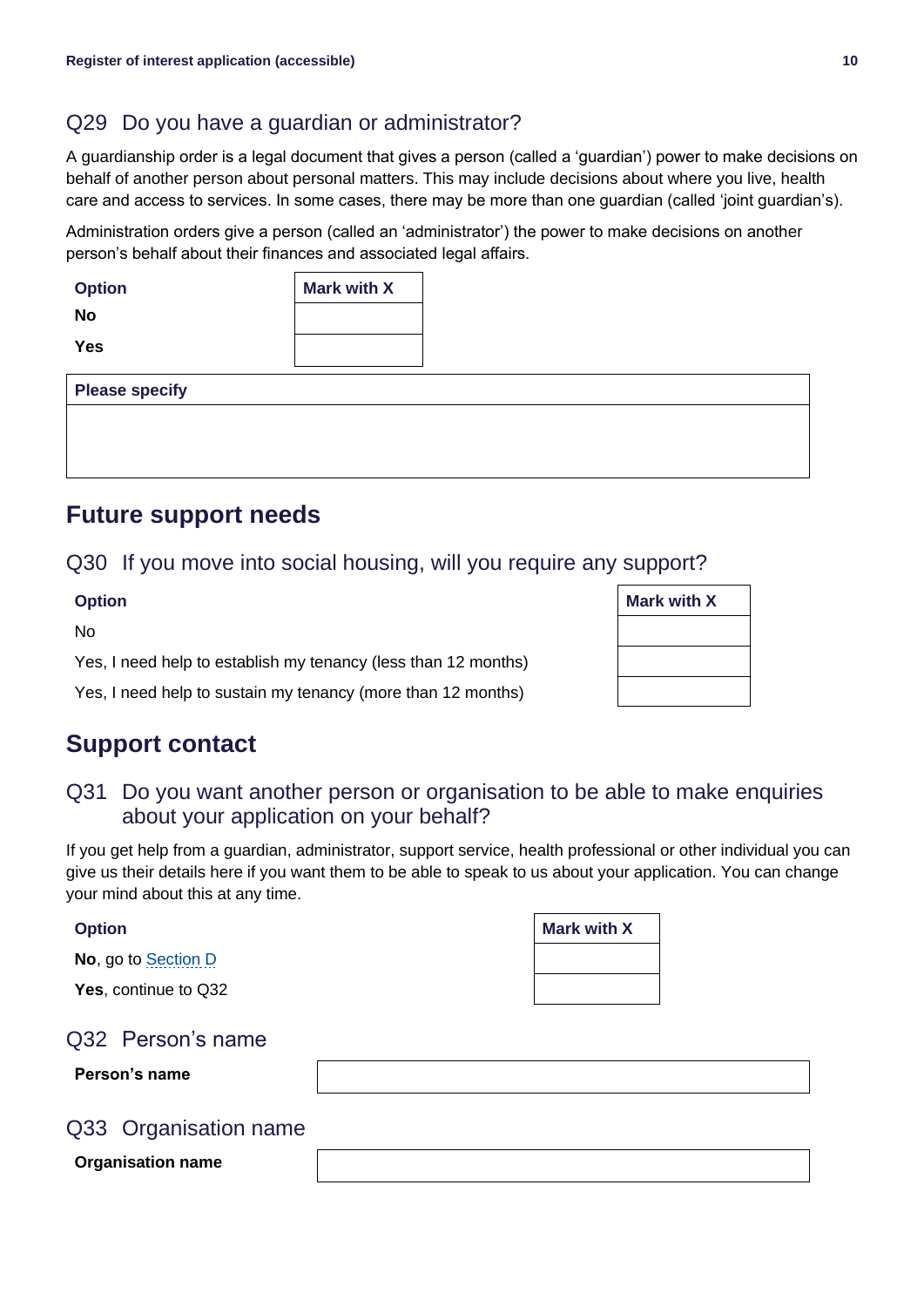#### Q34 Street name and number

| Street name and number                            |  |
|---------------------------------------------------|--|
| Q35 Suburb or town and postcode<br>Suburb or town |  |
| <b>Postcode</b>                                   |  |
| Q36 Telephone                                     |  |
| <b>Telephone</b>                                  |  |
| Q37 Email address<br><b>Email</b>                 |  |
| Q38 What type of help or support do they provide? |  |

| Describe the help or support |  |
|------------------------------|--|
|                              |  |
|                              |  |

Q39 Do you consent to us contacting the person above about your application?

| <b>Option</b> | Mark with X |
|---------------|-------------|
| Yes           |             |
| N٥            |             |

Q40 When we write to you, do you want a copy of the letter sent to your support person?

Please speak to them about this first, so that they can expect to receive copies of letters we send you.

<span id="page-10-0"></span>

| <b>Option</b> | <b>Mark with X</b> |  |
|---------------|--------------------|--|
| Yes           |                    |  |
| N٥            |                    |  |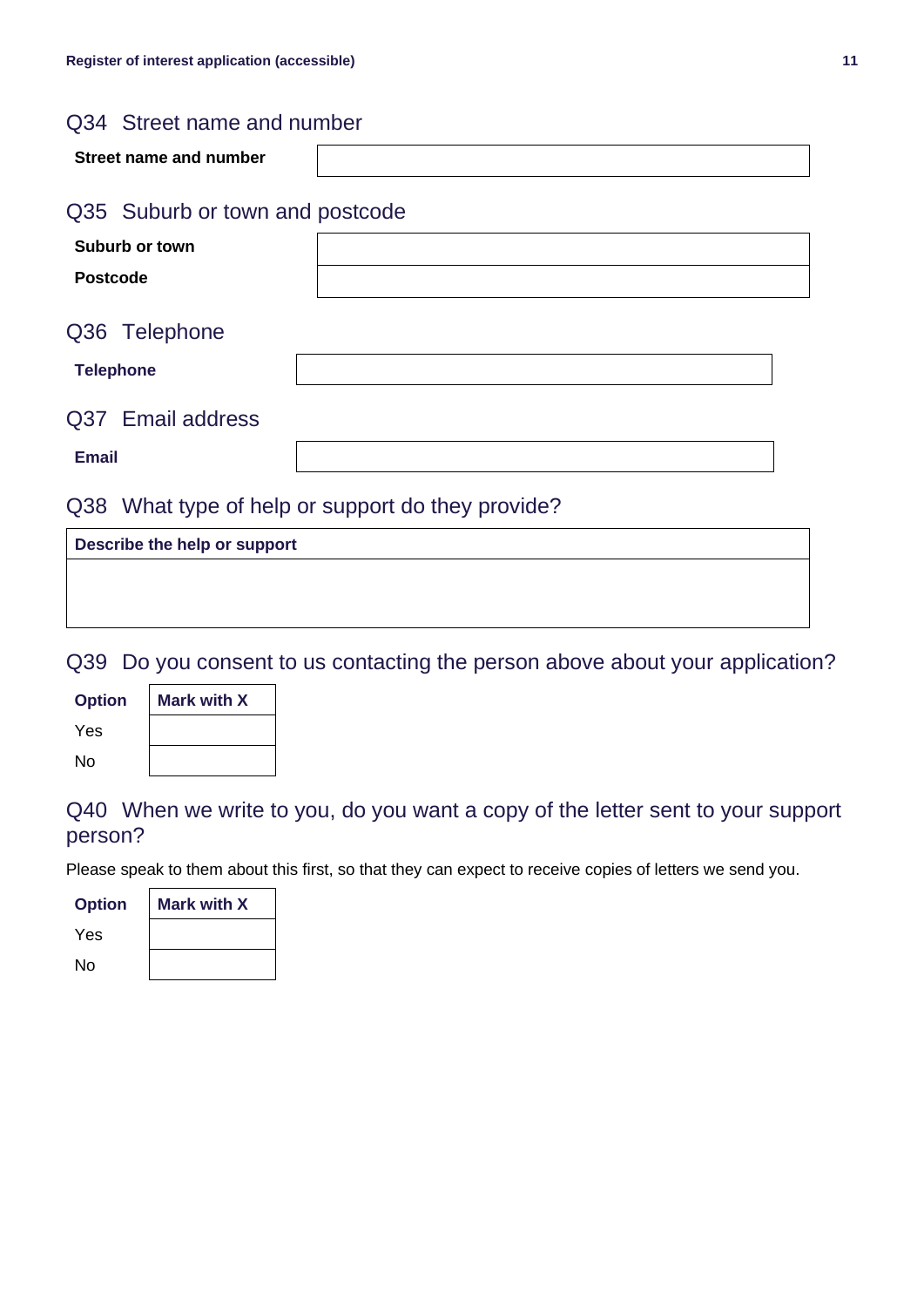# Section D: Centrelink Confirmation eServices

### **Important**

If you receive a Centrelink payment and agree to use Centrelink Confirmation eServices, **you will not need to tell us about your income or assets**.

It will **save you time** and you may get a **faster response** to your application.

#### Q41 Do you agree to use Centrelink Confirmation eServices?

#### **Option**

**No**, **go to** [Section E](#page-13-0) (Income and assets)

**Yes**, continue

| <b>Mark with X</b> |  |
|--------------------|--|
|                    |  |
|                    |  |

## **Consent to use Centrelink Confirmation eServices**

I authorise the Australian Government Department of Human Services (Centrelink) to provide the Victorian Department of Health and Human Services (the department) with the results of the enquiries I have indicated below in order to enable the department to determine if I qualify for social housing services.

I understand that the information provided by Centrelink to the department may contain the following:

- **income confirmation** personal information such as (but not limited to) current or historical details of Centrelink payments received, dependants, marital or partnered status, Centrelink deductions, income from sources other than Centrelink and assets
- **contact and address verification** my current address and contact details, and also my address history (up to two years), which the department may use to support a Priority Access application.

I authorise the department to use Centrelink Confirmation eServices to perform a Centrelink enquiry of my Centrelink income, asset and payment details.

I understand this consent, once signed, remains valid while I am a customer of the department, unless I revoke it by contacting the department or Centrelink.

I understand that if I withdraw my consent or do not alternatively provide proof of my circumstances or details, I may not be eligible for the service provided by the department.

### Q42 I consent to using the following:

| I consent to using                                                          | Mark with X |
|-----------------------------------------------------------------------------|-------------|
| Both income confirmation and contact and address verification (recommended) |             |
| Only income confirmation                                                    |             |
| Only contact and address verification                                       |             |

#### Q43 Full name

Q44 **Centrelink Reference Number (CRN) and date of birth**

**Centrelink Reference Number (CRN)**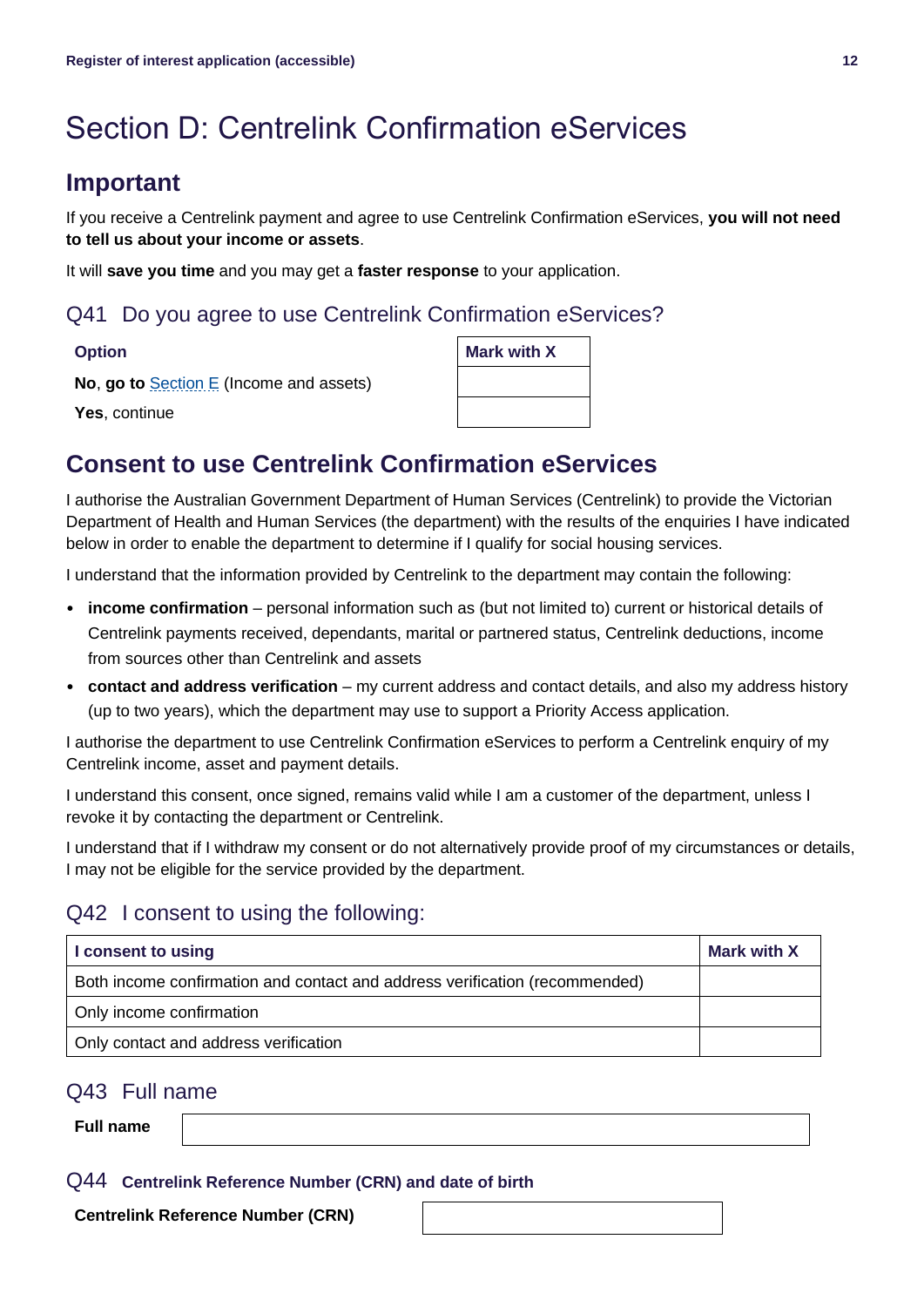#### **Date of birth**

### Q45 Signature and today's date

**Signature**

**Today's date**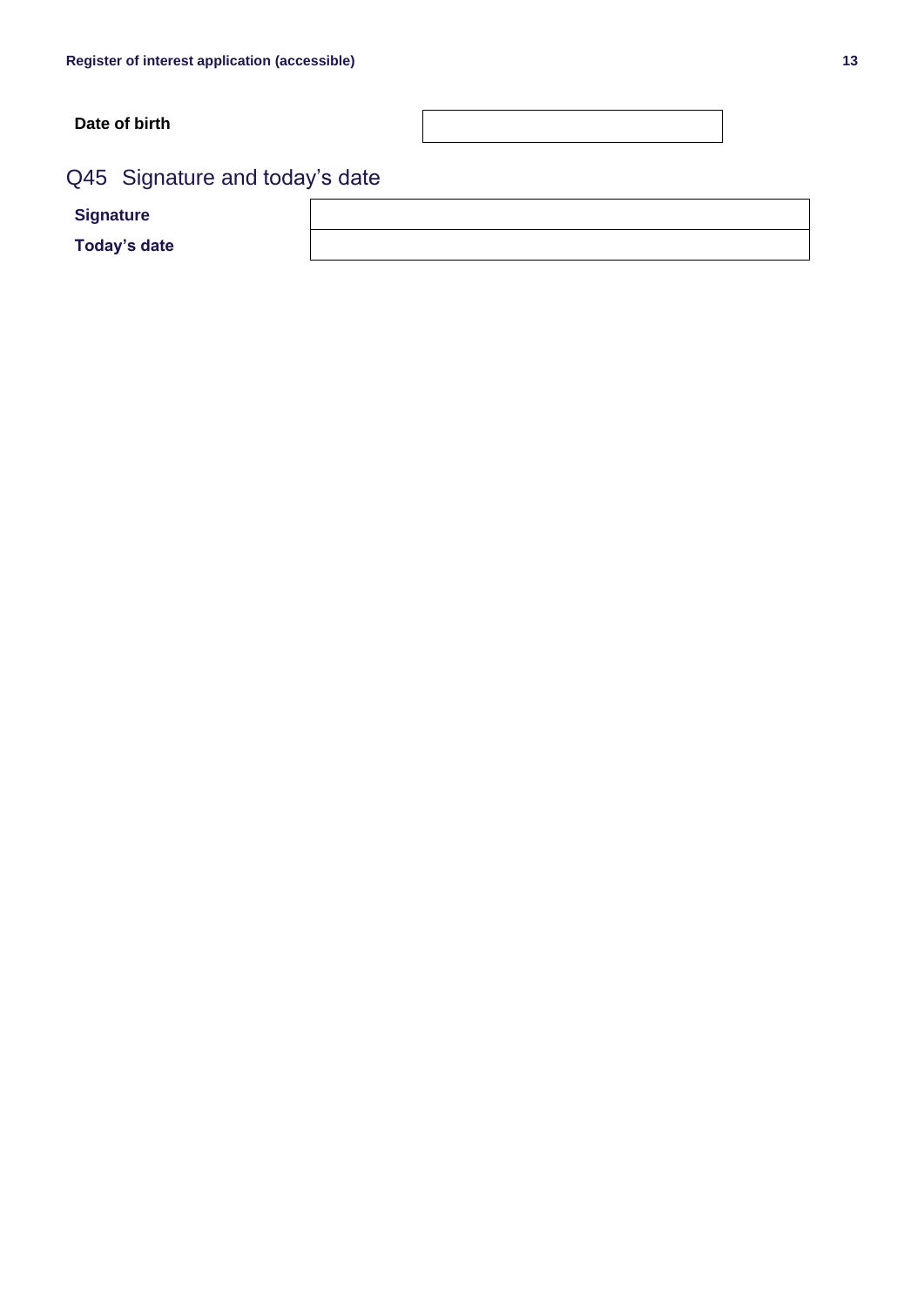# <span id="page-13-0"></span>Section E: Income and assets

If you have **agreed to use Centrelink Confirmation eServices**, you do **not** need to fill out this section. Go to [Section G](#page-18-0) (Living situation).

### **Document required – proof of identity**

Provide **Proof of identity documents** with your application. See the **[document checklist](#page-21-0)** for more information.

#### Q46 Centrelink Reference Number (CRN)

**Centrelink Reference Number**

Q47 Department of Veterans' Affairs (DVA) number

**Department of Veterans' Affairs number**

**Income details**

This could include Centrelink payments, wages, self-employed income, Veterans' Affairs, compensation payments or any income administered by a guardian or administrator (e.g., State Trustees).

#### Q48 Income information

| Income type | Gross income (per week) (\$) |
|-------------|------------------------------|
|             |                              |
|             |                              |
|             |                              |

#### **Document required – proof of income**

Provide **Proof of income documents** for all income types listed above. Refer to the **[document checklist](#page-21-0)** for more information.

### **Real estate details**

Q49 Do you own or part-own any real estate or land?

| ntio<br>וונ |
|-------------|
|-------------|

|  | No, go to $\overline{Q58}$ |
|--|----------------------------|
|  | Yes, continue              |

| <b>Option</b> | <b>Mark with X</b> |
|---------------|--------------------|
| No, go to Q58 |                    |
| Yes, continue |                    |

#### **Document required – real estate**

**Provide a letter** from an approved valuer or solicitor stating your **property's market value and your equity** in it. If you part-own the property, we need information that details your share. If the property is held in trust, we need a letter from the executor of the estate.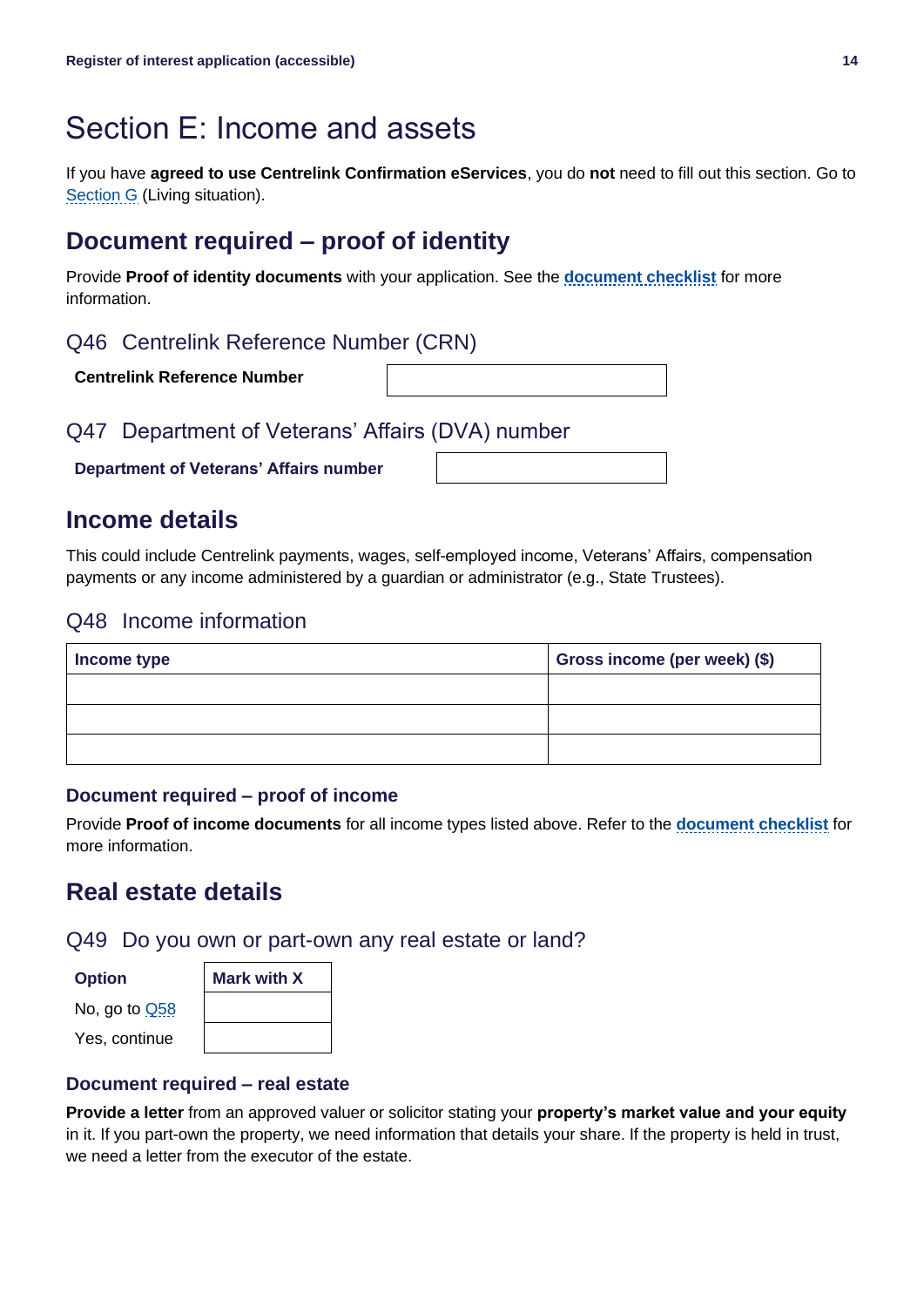### Q50 Real estate or land value

#### Q51 Street name and number

**Street name and number**

#### Q52 Suburb or town and postcode

| Suburb or town  |  |
|-----------------|--|
| <b>Postcode</b> |  |

#### Q53 Are you able to live in the property permanently?

| <b>Option</b> | <b>Mark with X</b> |
|---------------|--------------------|
| Nο            |                    |
| Yes           |                    |

#### **Document required – unable to live in the property permanently**

If you are unable to live in the property permanently, **provide documents that explain why**.

#### Q54 Can this real estate or land be sold?

| <b>Option</b> | <b>Mark with X</b> |
|---------------|--------------------|
| Nο            |                    |
| Yes           |                    |

#### Q55 Is the property for sale?

| <b>Option</b> | <b>Mark with X</b> |
|---------------|--------------------|
| Nο            |                    |
| Yes           |                    |

#### **Document required – property for sale**

If the property is for sale, **provide a document from the real estate agent** confirming this.

#### Q56 If you answered No to any of these questions, tell us why:

| If you answered no to any of these questions, tell us why: |
|------------------------------------------------------------|
|                                                            |
|                                                            |
|                                                            |
|                                                            |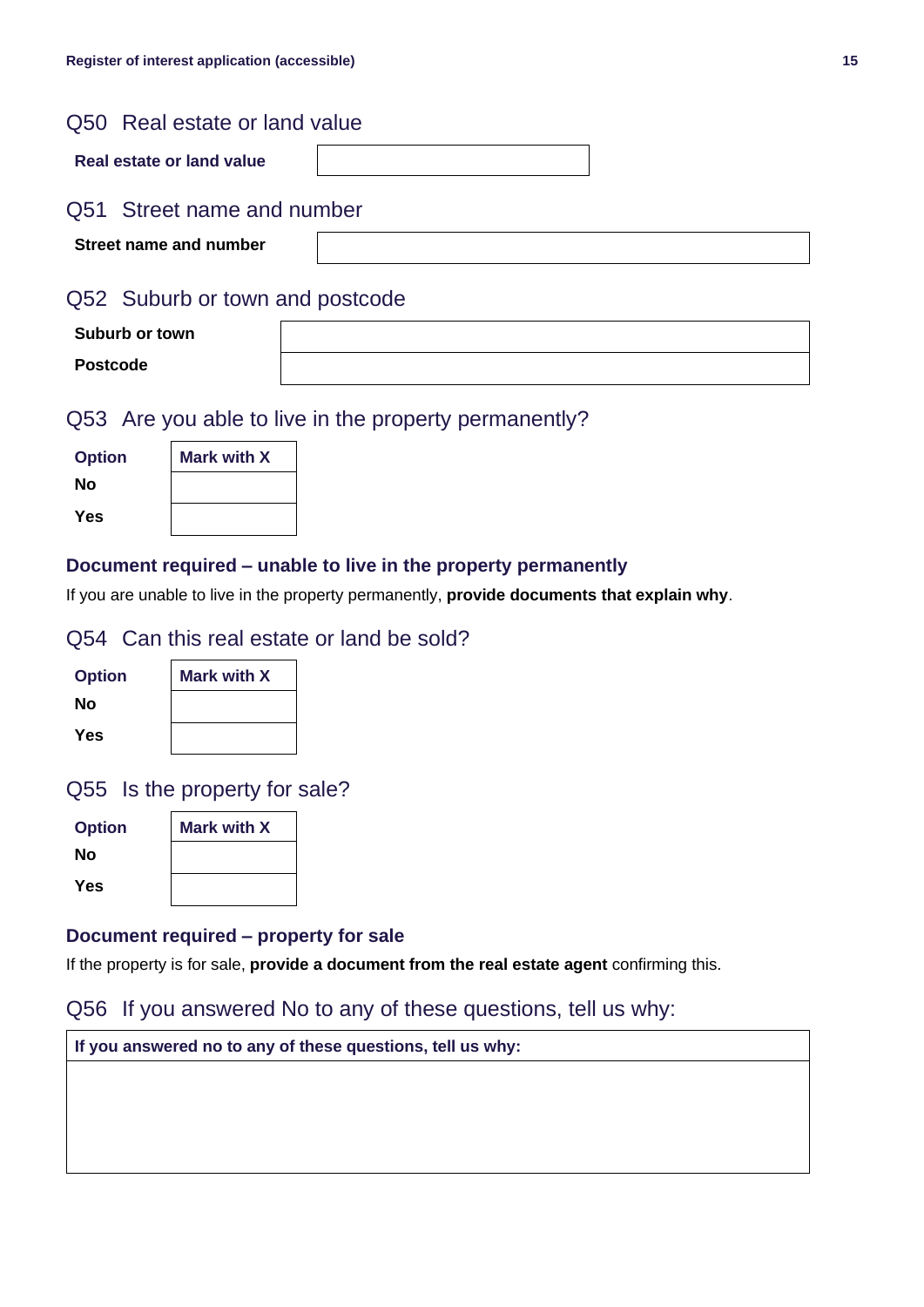### Q57 Is the property subject to a dispute or an application for settlement in the Family Court?

| <b>Option</b><br>$\mathsf{No}$<br>Yes | <b>Mark with X</b> |  |
|---------------------------------------|--------------------|--|
| Yes - Reason                          |                    |  |
|                                       |                    |  |
|                                       |                    |  |
|                                       |                    |  |

#### **Document required – Family Court action**

If there is a dispute or application for settlement, **provide a document from your solicitor including details of ownership**.

### **Asset details**

An asset is something you own that can be turned into money – like shares, businesses, mobile homes and any cash you have in the bank. In addition to your assets, if you are expecting to receive a payout from an organisation like WorkSafe or the Transport Accident Commission (TAC), please list it here.

#### <span id="page-15-0"></span>Q58 Asset information

| <b>Asset type</b> | Value (\$) | Can the asset be cashed in or sold?<br>(State yes or no) |
|-------------------|------------|----------------------------------------------------------|
|                   |            |                                                          |
|                   |            |                                                          |
|                   |            |                                                          |
|                   |            |                                                          |
|                   |            |                                                          |

#### **Document required – proof of assets**

Provide **proof of asset documents** for each asset listed. See the **[document checklist](#page-21-0)** for more information.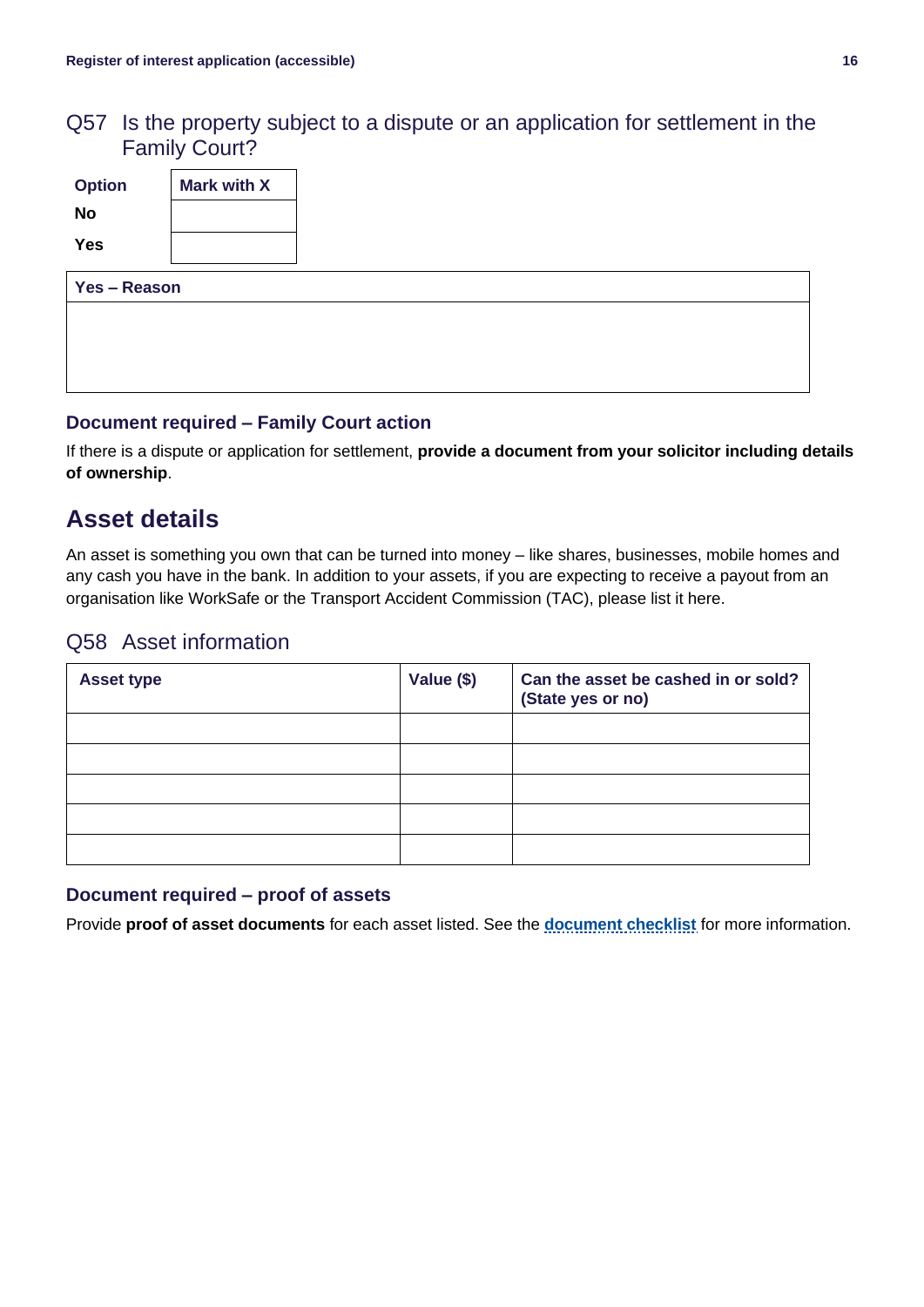# Section F: Living situation

### **Current living situation**

If you currently live in public or community housing**, go to [Section G](#page-18-0) (Housing options)**.

#### Q59 Where are you living at the moment?

| <b>Currently living</b>          | Mark with X |
|----------------------------------|-------------|
| Caravan or tent or cabin         |             |
| Crisis accommodation             |             |
| Hotel                            |             |
| Owner-occupier                   |             |
| Hospital (including psychiatric) |             |
| Student accommodation            |             |
| Disability support               |             |
| Family and friends               |             |
| Transitional housing management  |             |
| Special residential service      |             |
| Private rental                   |             |
| Rooming or boarding house        |             |
| Emergency accommodation          |             |
| Vehicle                          |             |
| Prison                           |             |
| Other                            |             |

**If prison, please specify release date**

**Other (please specify)**

#### Q60 When you started living there

**When did you start living there?**

| Q61 How long can you live there? |  |  |  |  |  |  |  |
|----------------------------------|--|--|--|--|--|--|--|
|----------------------------------|--|--|--|--|--|--|--|

#### **Length of time**

1 to 2 weeks

3 to 6 weeks

6 to 12 weeks

| <b>Mark with X</b> |  |
|--------------------|--|
|                    |  |
|                    |  |
|                    |  |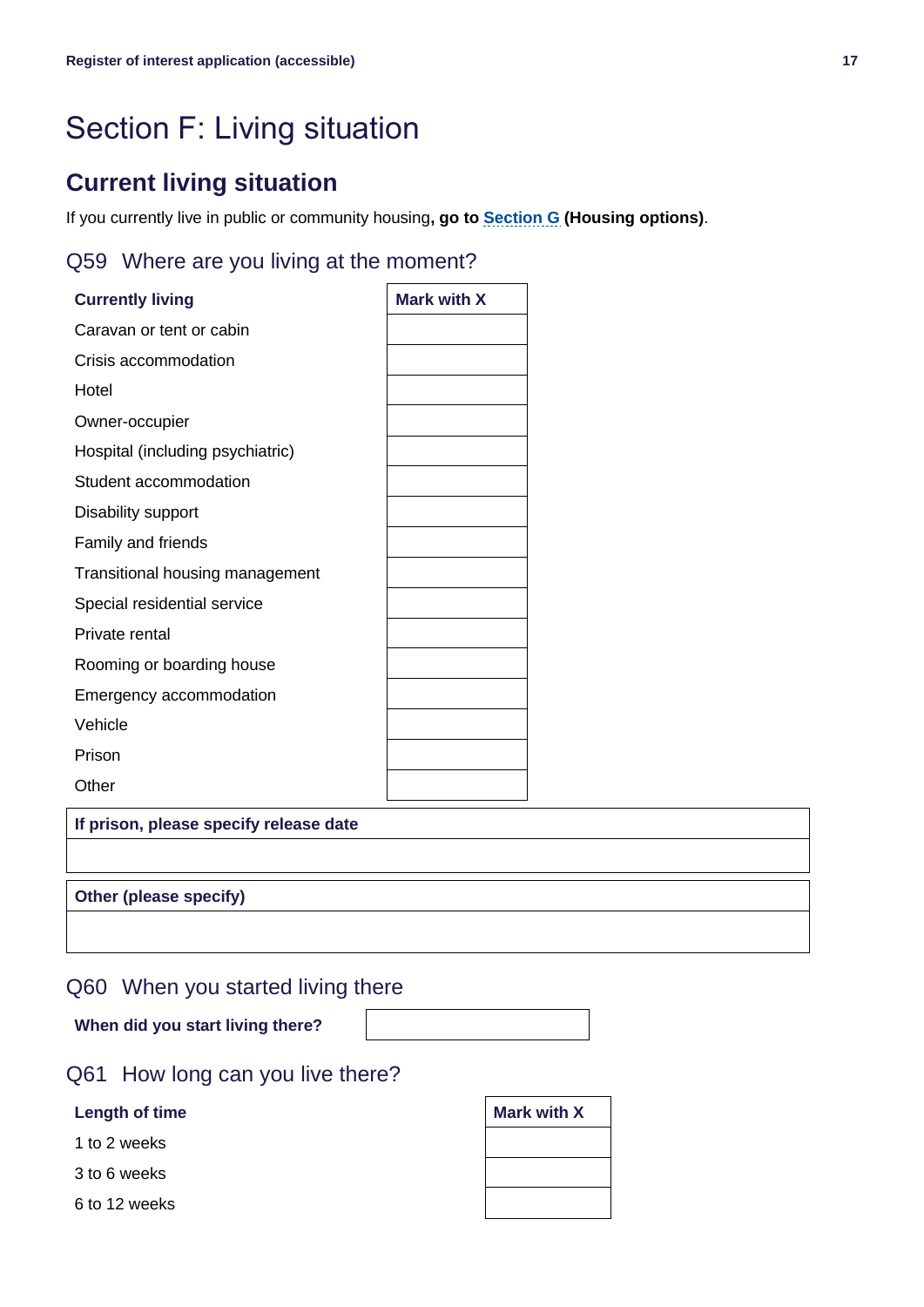#### **Length of time**

3 to 6 months

6 to 12 months

More than 1 year

Until other accommodation becomes available

Unsure

| <b>Mark with X</b> |  |  |
|--------------------|--|--|
|                    |  |  |
|                    |  |  |
|                    |  |  |
|                    |  |  |
|                    |  |  |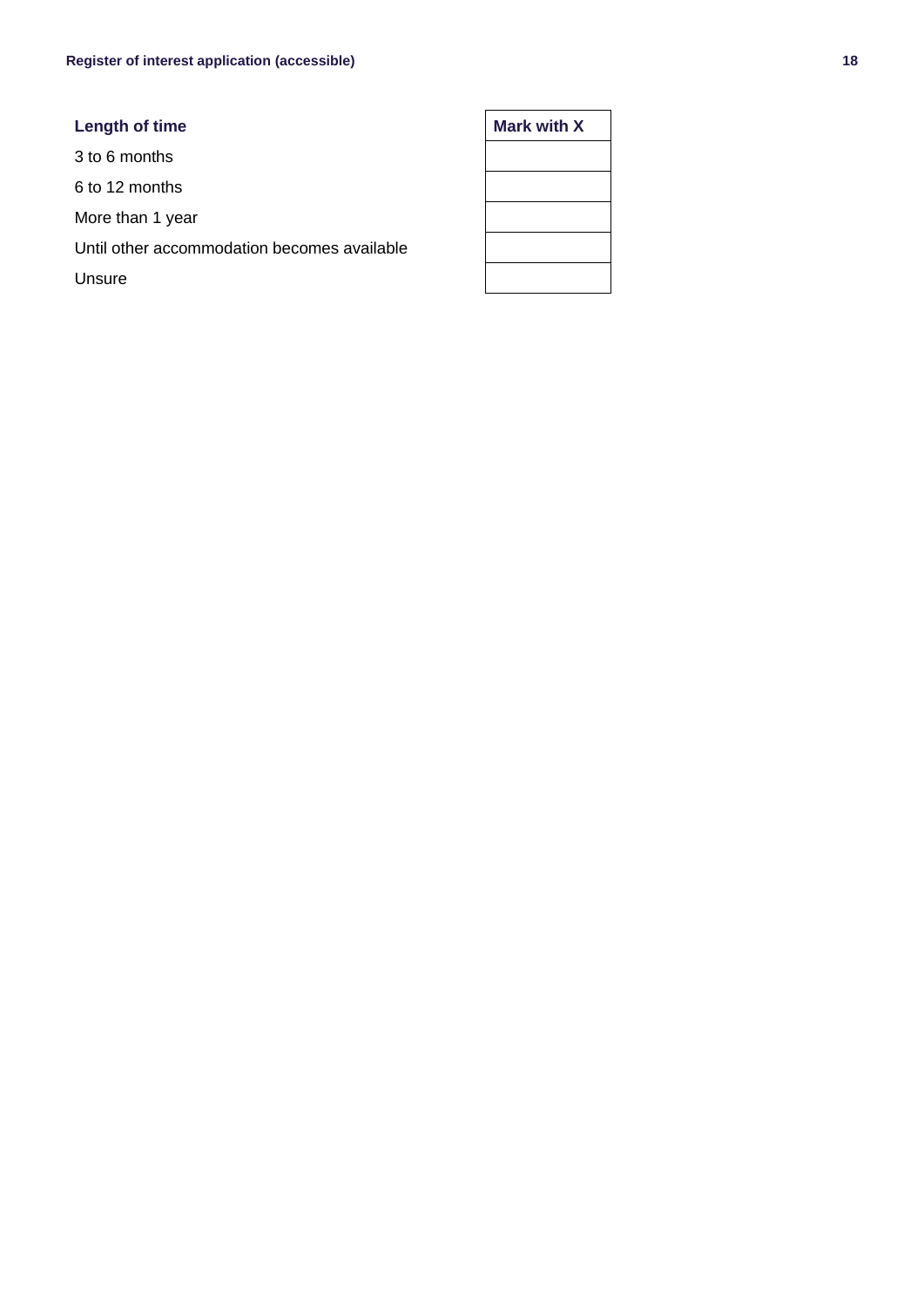# <span id="page-18-0"></span>Section G: Housing options

### **Housing options**

### Q62 What type of social housing are you applying for?

#### **Type of housing Mark with X**

Community and public housing

Public housing only

Community housing only

Community and public housing offer long-term rental accommodation for people on low incomes.

**Public housing** is managed by the state government. It is for people most in need, especially those who have recently experienced homelessness or have other special needs.

**Community housing** is managed by not-for-profit organisations. Some specialise in helping people with a disability, women, singles or older people.

#### Q63 Are you interested in any of the following types of community housing?

For more information about these types of housing, see the **Victorian Housing Register guide**, available from [HousingVic's Apply for social housing page](https://housing.vic.gov.au/apply-social-housing) <http://housing.vic.gov.au/apply-social-housing> or by contacting one of our [offices](https://www.housing.vic.gov.au/contact-a-housing-office) <https://www.housing.vic.gov.au/contact-a-housing-office>.

#### **Type of housing**

Community-managed rooming house

Rental co-operative

Aboriginal housing

#### Q64 Are you or your partner expecting a child?

This may be through birth, adoption or permanent care. We need to know this to work out how many bedrooms are needed for your household.

| <b>Option</b>            | Mark with X |
|--------------------------|-------------|
| N٥                       |             |
| Yes                      |             |
| Due date or arrival date |             |
|                          |             |

#### **Document required – expecting a child**

**Provide a letter from a doctor confirming when the baby is due**, or from the person or organisation that is arranging the adoption or permanent care confirming when the child will be in your care.

#### Q65 Will you be housed under a nomination or sponsorship arrangement?

A support provider may have nomination rights to a social housing property. This means if a property becomes vacant, the support provider can nominate a suitable client to be offered the property.

| <b>Mark with X</b> |
|--------------------|
|                    |
|                    |
|                    |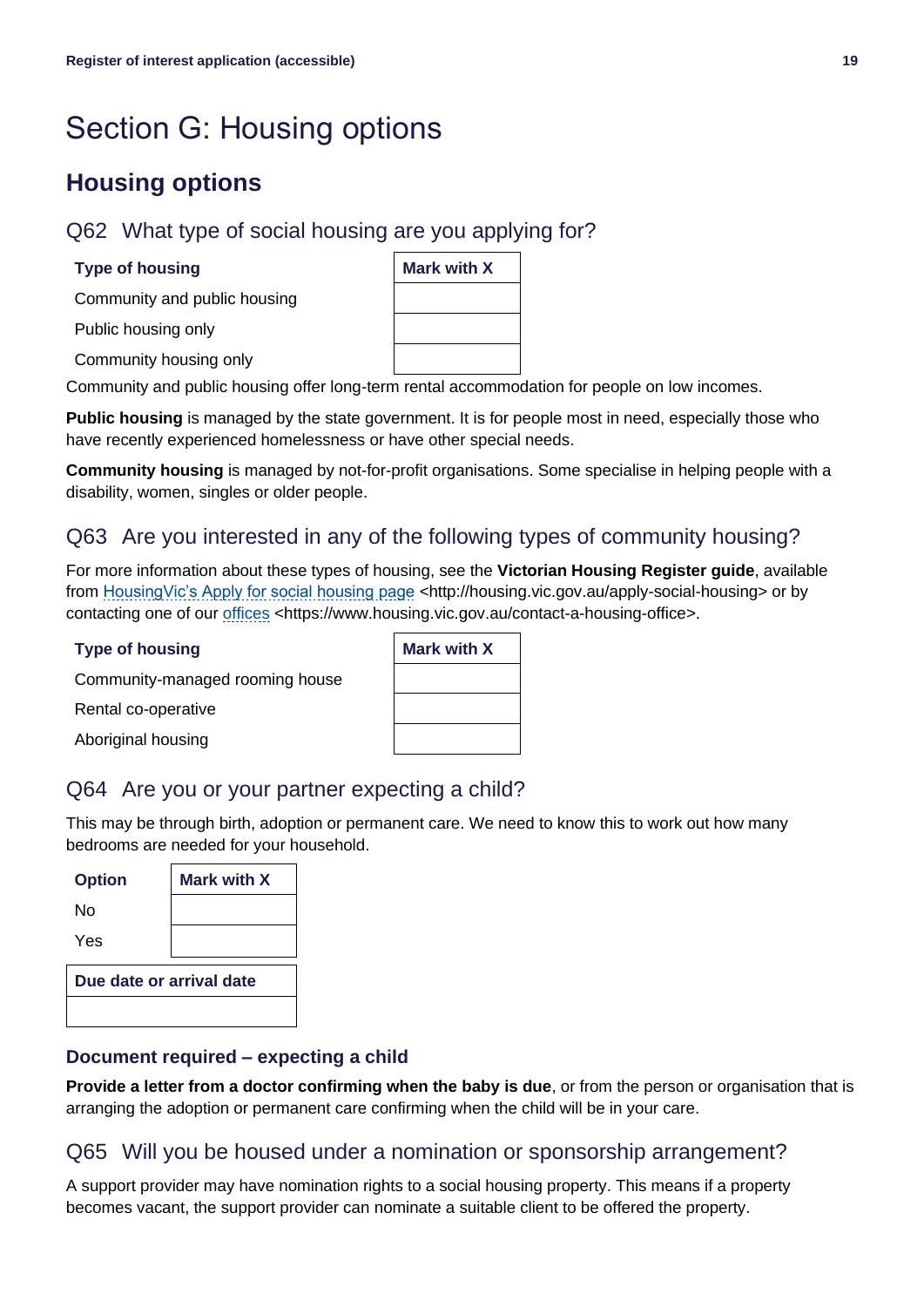Some organisations can sponsor applications for social housing. For example, if a council has given land to a social housing agency they may be able to recommend applicants to be offered social housing.

| <b>Option</b> | <b>Mark with X</b> |
|---------------|--------------------|
| <b>No</b>     |                    |
| <b>Yes</b>    |                    |

#### **Name of organisation**

Name of the housing provider who manages the properties with the nomination or sponsorship arrangement.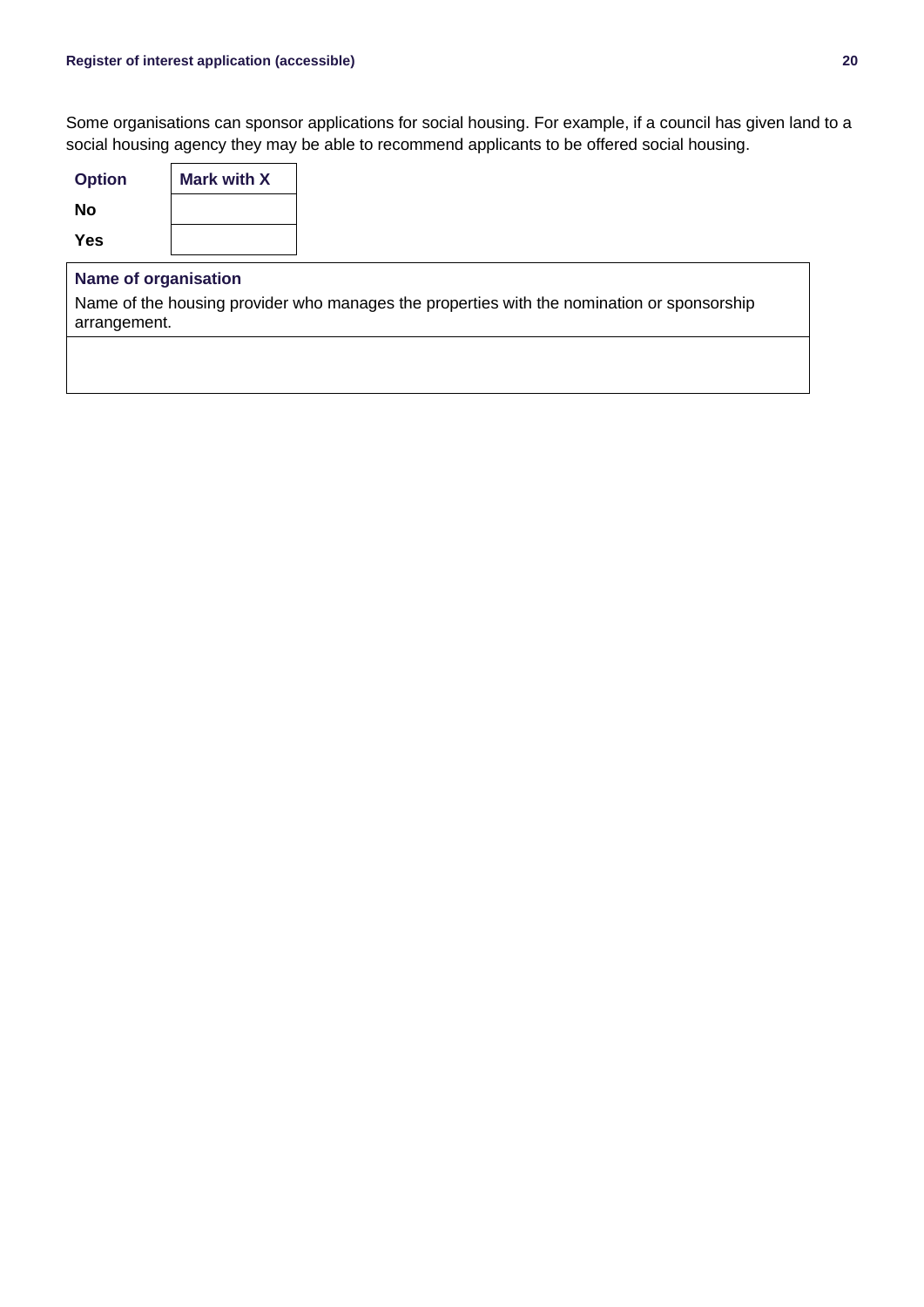# Section H: Location

### **Preferred location**

#### Q66 Suburb or town

You can choose up to five waiting list areas to live in. We may offer you a property in any suburb from these areas.

| Suburb or town |  |
|----------------|--|
| . .            |  |
| 2.             |  |
| З.             |  |
| - 4.           |  |
| 5              |  |

You could be offered housing in **any one of your preferred locations or their surrounding areas**.

Waiting list areas where you could be offered housing generally include more than one suburb or town. The full list of areas is available in the **Victorian Housing Register guide** or from the [HousingVic Apply for social](https://housing.vic.gov.au/apply-social-housing)  [housing](https://housing.vic.gov.au/apply-social-housing) <https://housing.vic.gov.au/apply-social-housing> or by contacting one of our [offices](https://www.housing.vic.gov.au/contact-a-housing-office) <https://www.housing.vic.gov.au/contact-a-housing-office>.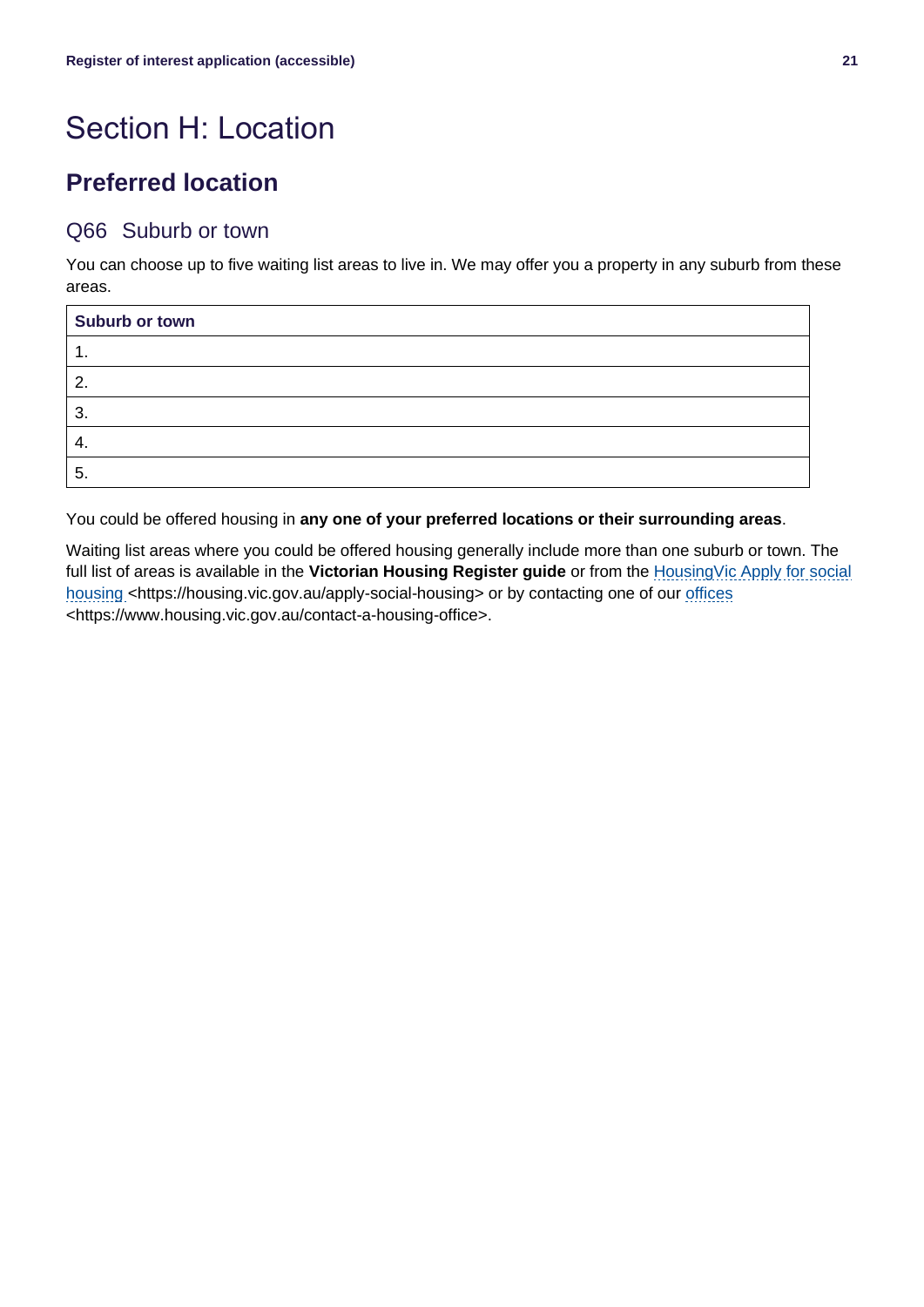# <span id="page-21-0"></span>Document checklist

### **Documents required for each household member**

**Read this list carefully. Not including required documents will delay your application.**

| <b>Document type</b>                                                                                                                                                                                                          | <b>Mark</b><br>with X |
|-------------------------------------------------------------------------------------------------------------------------------------------------------------------------------------------------------------------------------|-----------------------|
| Residency status documents for each household member not born in Australia                                                                                                                                                    |                       |
| Only people on your application who do not receive a primary income support payment (such as<br>a pension or allowance) from Centrelink need to give us residency status documents.                                           |                       |
| This could be an Australian Citizenship Certificate, immigration visa, passport or a letter from the<br>Department of Immigration and Border Protection.                                                                      |                       |
| Identity documents for each household member over 15 years of age                                                                                                                                                             |                       |
| You only need to include this if you or a household member did not consent to use Centrelink<br>Confirmation eServices.                                                                                                       |                       |
| For accepted documents that can make up 100 points of identification, refer to Housing Vic's<br>proof of identify page <https: proof-identity="" www.housing.vic.gov.au=""> or by contacting one of our<br/>offices.</https:> |                       |
| Confirmation of any children's names and custody arrangements                                                                                                                                                                 |                       |
| You will need to give us a copy of a Medicare card, Health Care Card, or a birth certificate or<br>extract to confirm the names of the children.                                                                              |                       |
| If you are requesting additional rooms for child access arrangements, documentation from a<br>solicitor, the Family Law Court, or a statutory declaration from the primary caregiver to confirm<br>the custody arrangements.  |                       |

### **Documents required if you or a household member did not agree to use Centrelink Confirmation eServices**

| Document type                                                                                                                                                                            | <b>Mark</b><br>with X |
|------------------------------------------------------------------------------------------------------------------------------------------------------------------------------------------|-----------------------|
| <b>Proof of assets</b>                                                                                                                                                                   |                       |
| If you or a household member is receiving payments from Centrelink, we will get your asset<br>information from your Centrelink statement.                                                |                       |
| For each person who does not receive a payment from Centrelink, we will need:                                                                                                            |                       |
| • a copy of your bank book or bank statement not more than four weeks old – an automated teller<br>machine (ATM) statement is allowed as long as it shows the name of the account holder |                       |
| • documents stating the value of any other assets you own or have an interest in.                                                                                                        |                       |
| Proof of income                                                                                                                                                                          |                       |
| If you receive an income from Centrelink or the Department of Veterans' Affairs (DVA), you will<br>need to give us an income and asset statement that is less than two weeks old.        |                       |
| If you have a paying job, you will need to give us a pay slip or a wage statement signed by your<br>employer. It needs to show your wages before tax for the past 13 weeks.              |                       |
| If you are self-employed, please have an accountant complete a profit and loss statement for the<br>last 13 weeks.                                                                       |                       |

**You must complete** an **Application for special accommodation requirements** if you or a household member will require: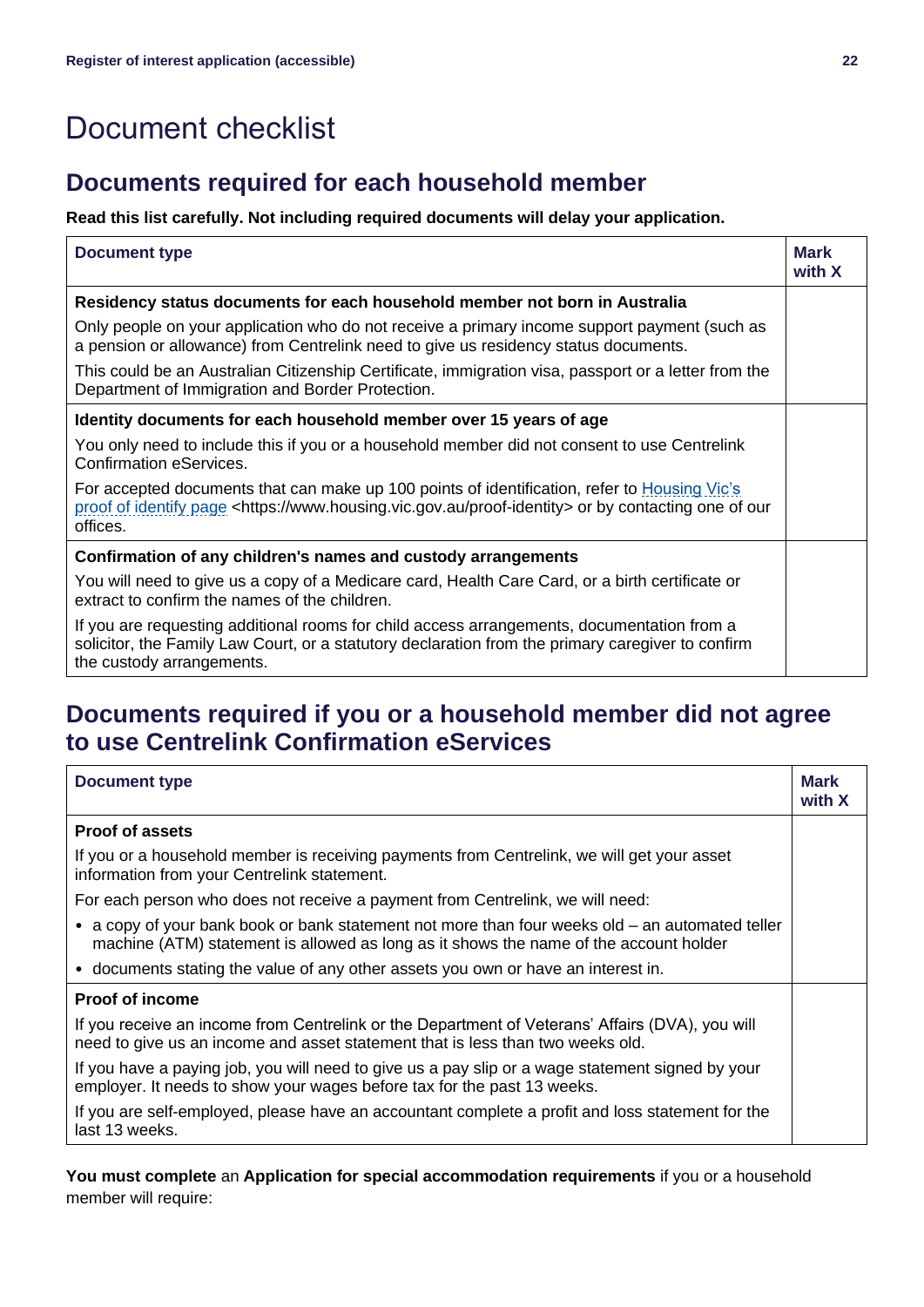- housing in a particular area so you can access specialist treatment, care or education
- a particular type of housing due to limited mobility or a medical or mental health condition (for example, without stairs, or low density)
	- disability modifications to be installed in the property (for example, grab rails, lever taps)

The form is on [HousingVic's Apply for social housing page](https://housing.vic.gov.au/apply-social-housing) <https://housing.vic.gov.au/apply-social-housing> or get it from one of our offices.

# Declaration, acknowledgement and consent

I declare that all the information provided in this application for the Victorian Housing Register is true and correct.

I understand that as the primary applicant I have sole responsibility in my household to respond on all matters about this application, including offers of accommodation from social housing organisations.

I acknowledge that I must advise the Department of Families, Fairness and Housing (the department) if my circumstances change, and update the department with any details that are relevant to my Victorian Housing Register application.

I understand that if I enter into a tenancy agreement with any social housing organisation including the department, my application will be removed from the Victorian Housing Register as my housing need will have been met.

I confirm my consent for the department to provide my application to the social housing organisations I have nominated in my application.

I authorise the Director of Housing, or officers acting on behalf of the Director of Housing to confirm information concerning this application with those people and organisations I have previously nominated, including, if applicable, my Child Protection caseworker and the individual or organisation that has completed Section K of this application.

I confirm my consent for the department to send copies of correspondence to those people and organisations I have nominated in my application to receive copies of correspondence.

**Warning:** If you wilfully give information that is untrue in any particular in this application, you may be liable to penalties under section 40 of the **Housing Act 1983 (Vic)***.*

| By completing this form, I have                                                                                      |  | Mark with X |
|----------------------------------------------------------------------------------------------------------------------|--|-------------|
| Completed all applicable areas of the form                                                                           |  |             |
| Added details of additional household members (next page)                                                            |  |             |
| Signed the Centrelink Confirmation eServices consent form – if applicable (this<br>applies to all household members) |  |             |
| Attached all relevant documents indicated as required                                                                |  |             |
| <b>Full name</b>                                                                                                     |  |             |

**Signature**

**Date**

### **Information privacy**

The Department of Families, Fairness and Housing is committed to protecting the privacy of your personal information. Personal information is information which directly or indirectly identifies a person. We need to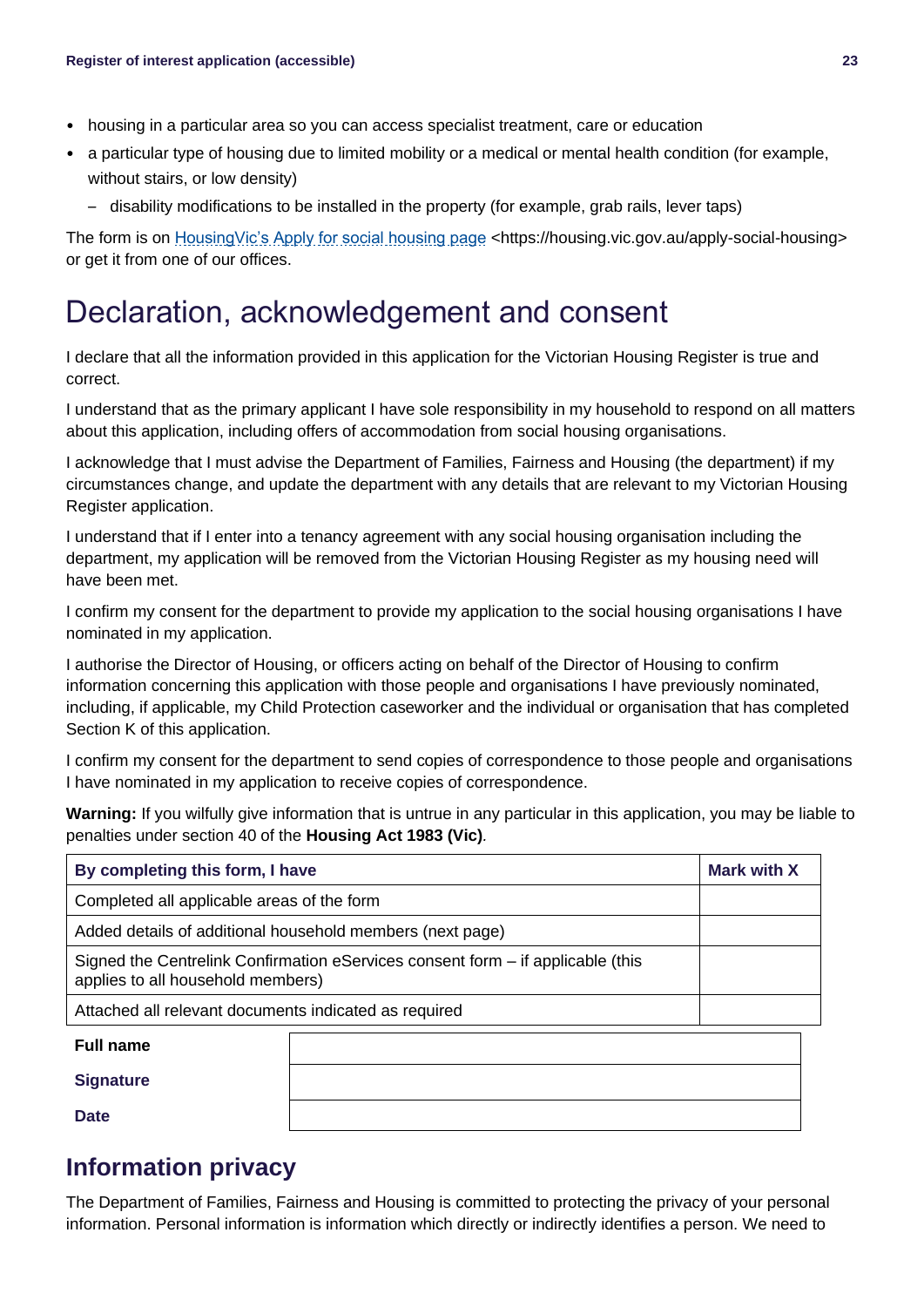collect and handle your personal information in order to be able to process your application. All the information you give us will be handled in accordance with the **Privacy and Data Protection Act 2014** and the **Health Records Act 2001**.

If you are using other department programs we may share some of your information with them to help us coordinate better services for you. We will not use your information for any other purpose other than those listed on these forms, to provide services to you, or without your consent, unless the law requires us to do so.

You can access your information through the **Freedom of Information Act 1982** or through the Privacy and Data Protection Act. For information about Freedom of Information (FOI) requests, call 1300 475 170 or make [an online FOI request](https://ovic.vic.gov.au/freedom-of-information/for-the-public/) <https://ovic.vic.gov.au/freedom-of-information/for-the-public/> through the Office of the Victorian Information Commissioner website.

For further information about privacy, call 1300 884 706 or [email the Feedback, External Oversight and](mailto:feedback@dffh.vic.gov.au)  [Privacy unit](mailto:feedback@dffh.vic.gov.au) <feedback@dffh.vic.gov.au>.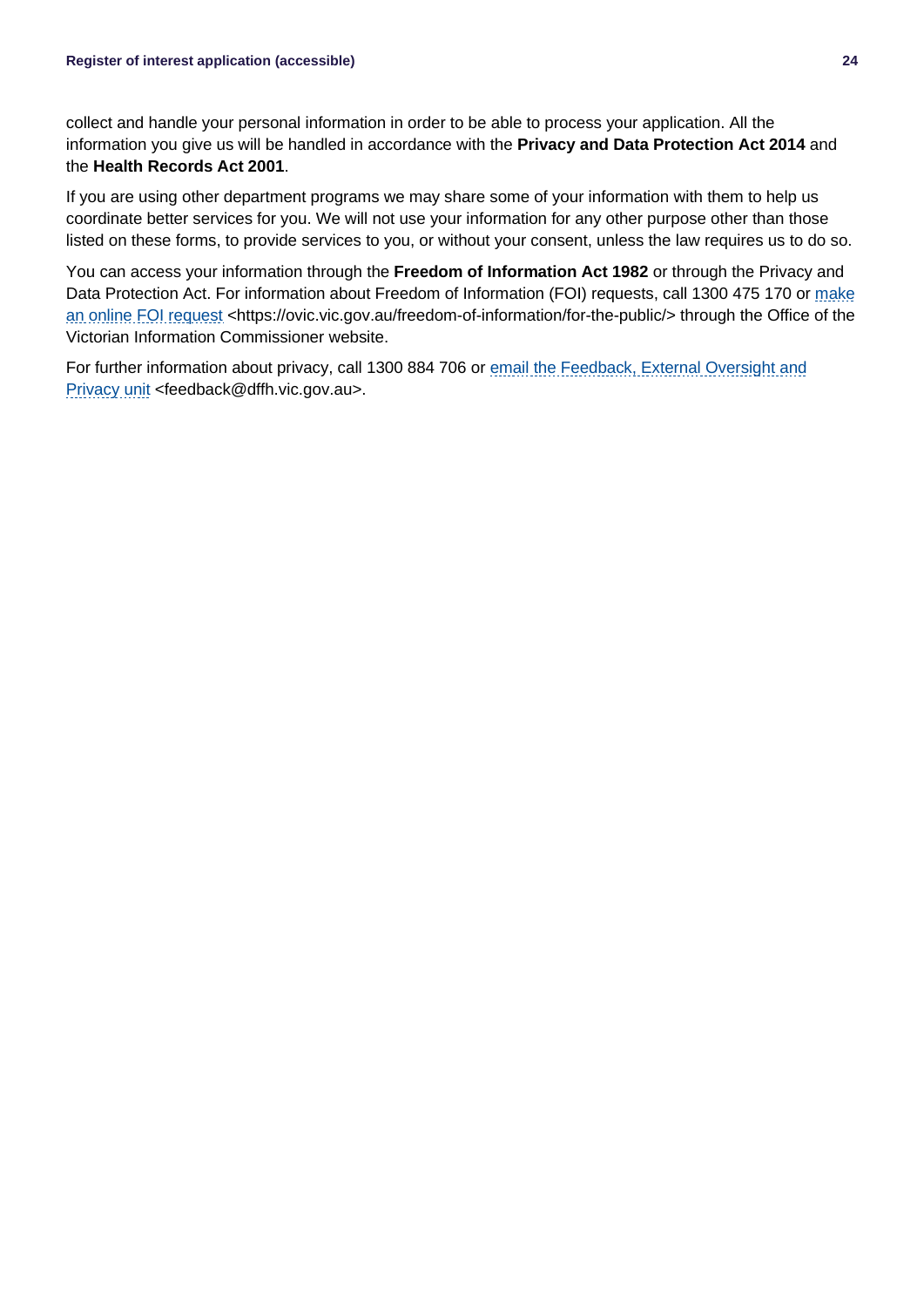# Section I: Additional household members

Use sections I and J to add **one extra adult** and **up to four dependent children**.

If you need to add more than one adult or four children, you can use the **Additional adult household member** and **Additional dependent children** forms, available from [HousingVic's Apply for social housing](https://housing.vic.gov.au/apply-social-housing)  [page](https://housing.vic.gov.au/apply-social-housing) <https://housing.vic.gov.au/apply-social-housing> or your local office.

### **Additional adult household member**

### Personal information

| Q67 Title             |                               |                                                                         |
|-----------------------|-------------------------------|-------------------------------------------------------------------------|
| <b>Title</b>          | <b>Mark with X</b>            |                                                                         |
| Mr                    |                               |                                                                         |
| <b>Miss</b>           |                               |                                                                         |
| Ms                    |                               |                                                                         |
| Mrs                   |                               |                                                                         |
| Dr                    |                               |                                                                         |
| Prof                  |                               |                                                                         |
| Other                 |                               |                                                                         |
|                       | <b>Other (please specify)</b> |                                                                         |
|                       |                               |                                                                         |
|                       | Q68 First name                |                                                                         |
|                       |                               |                                                                         |
| <b>First name</b>     |                               |                                                                         |
|                       | Q69 Middle name               |                                                                         |
| <b>Middle name</b>    |                               |                                                                         |
|                       | Q70 Last name                 |                                                                         |
|                       |                               | For example: name at birth, maiden name, previous married name or alias |
| <b>Last name</b>      |                               |                                                                         |
|                       | Q71 Preferred name (if any)   |                                                                         |
| <b>Preferred name</b> |                               |                                                                         |
|                       | Q72 Previous name (if any)    |                                                                         |
| <b>Previous name</b>  |                               |                                                                         |
|                       |                               |                                                                         |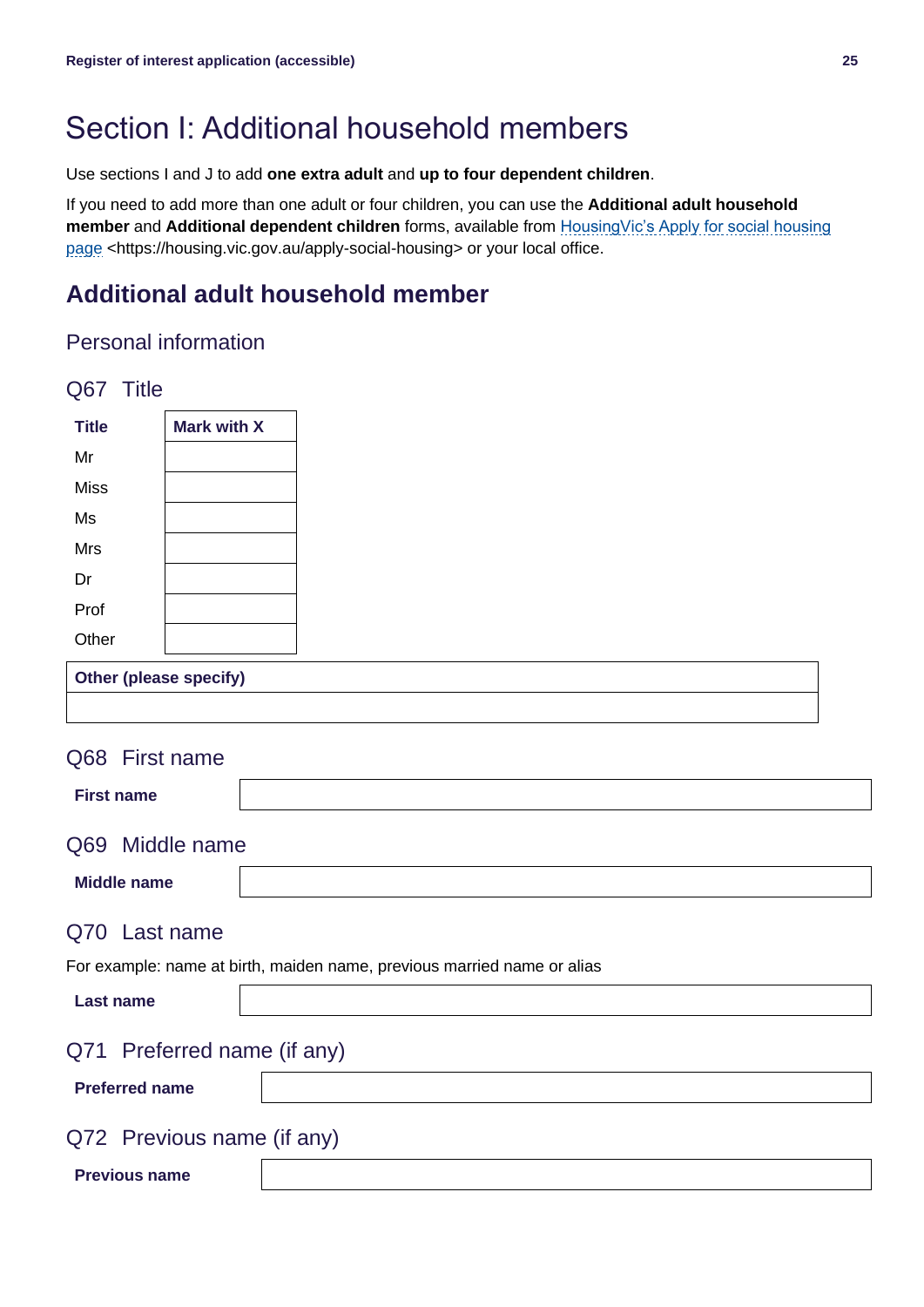#### Q73 Date of birth

**Date of birth**

#### Q74 Gender

| Gender          | <b>Mark with X</b> |
|-----------------|--------------------|
| <b>Male</b>     |                    |
| <b>Female</b>   |                    |
| Indeterminate   |                    |
| <b>Intersex</b> |                    |
| Other           |                    |

#### Q75 Relationship status

| <b>Option</b>    | <b>Mark with X</b> |
|------------------|--------------------|
| <b>Single</b>    |                    |
| <b>Partnered</b> |                    |

#### **Partner's name**

### Q76 Aboriginal status

| <b>Options</b>                | <b>Mark with X</b> |
|-------------------------------|--------------------|
| No                            |                    |
| Aboriginal                    |                    |
| <b>Torres Strait Islander</b> |                    |
| <b>Both</b>                   |                    |

### Q77 Australian Defence Force Veteran or immediate family member of a veteran

| <b>Option</b> | <b>Mark with X</b> |
|---------------|--------------------|
| Nο            |                    |
| Yes           |                    |

### Q78 Country of birth

| <b>Option</b> | <b>Mark with X</b> |
|---------------|--------------------|
| Australia     |                    |
| Other         |                    |

| Other (please specify) |  |  |  |  |
|------------------------|--|--|--|--|
|------------------------|--|--|--|--|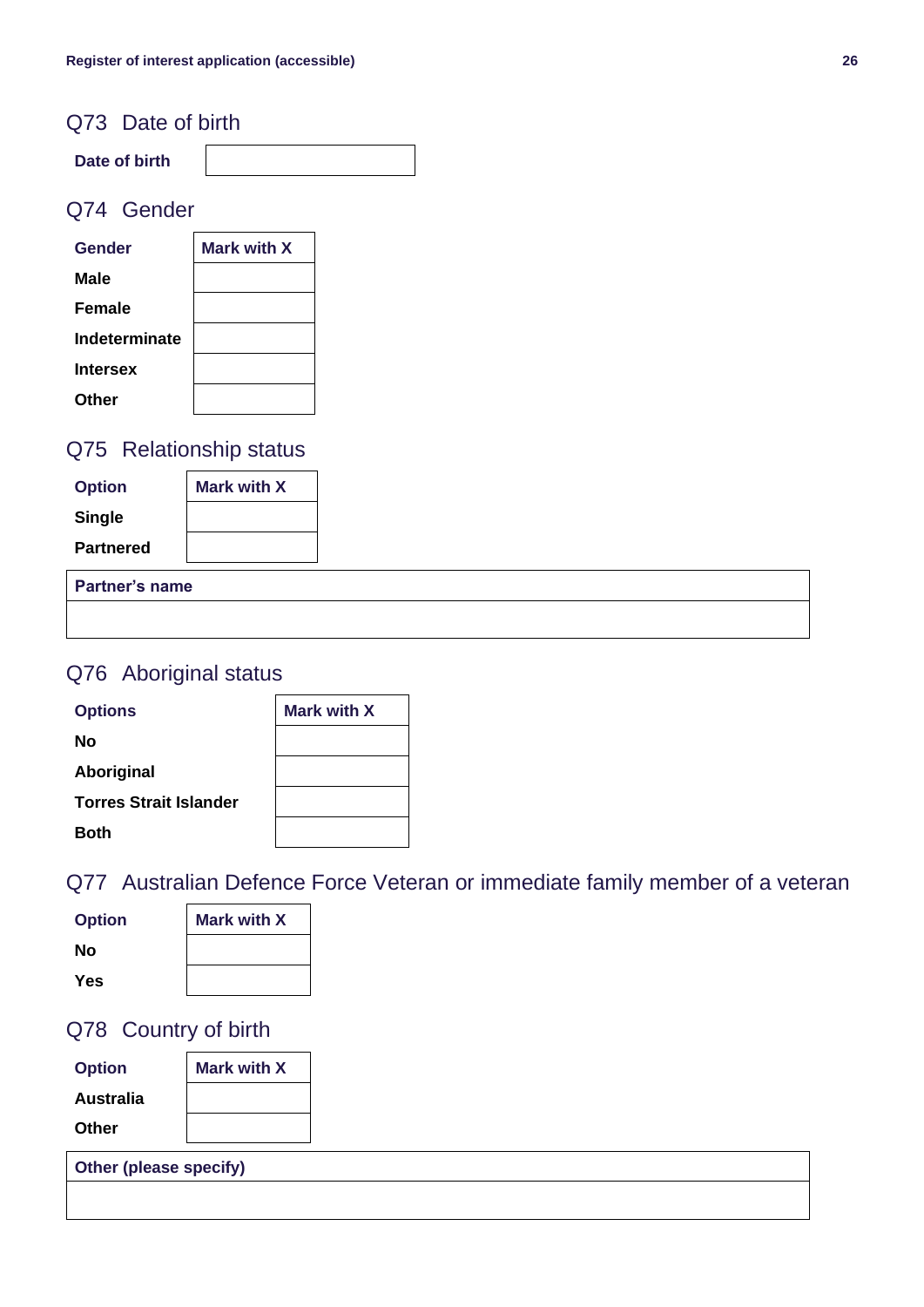#### Q79 Are they expecting a child?

We need this information so we can work out how many bedrooms are needed.

| <b>Option</b>       | Mark with X |  |
|---------------------|-------------|--|
| No                  |             |  |
| <b>Yes</b>          |             |  |
| Due or arrival date |             |  |
|                     |             |  |

#### **Document required – pregnancy**

**Provide a letter from a doctor confirming when the baby is due**, or from the person or organisation that is arranging the adoption or permanent care to confirm when the child will be in their care.

#### Q80 Australian residency status

| <b>Status</b>                    | Mark with X |
|----------------------------------|-------------|
| Australian citizen, go to Q83    |             |
| <b>Temporary Protection Visa</b> |             |
| Sponsored migrant                |             |
| Permanent resident               |             |
| <b>Protection Visa</b>           |             |
| New Zealand resident             |             |
| <b>Resolution of Status Visa</b> |             |

#### **Visa Subclass**

[For Temporary Protection Visa, Protection Visa and Resolution of Status Visa]

#### Q81 Date of arrival in Australia

**Date of arrival in Australia**

Q82 Are they affected by Centrelink's two-year newly arrived residents waiting period?

The expiry date is two years from your arrival date to Australia.

| <b>Option</b> | <b>Mark with X</b> |
|---------------|--------------------|
| No            |                    |
| <b>Yes</b>    |                    |

|  | Yes - Expiry date |  |
|--|-------------------|--|
|--|-------------------|--|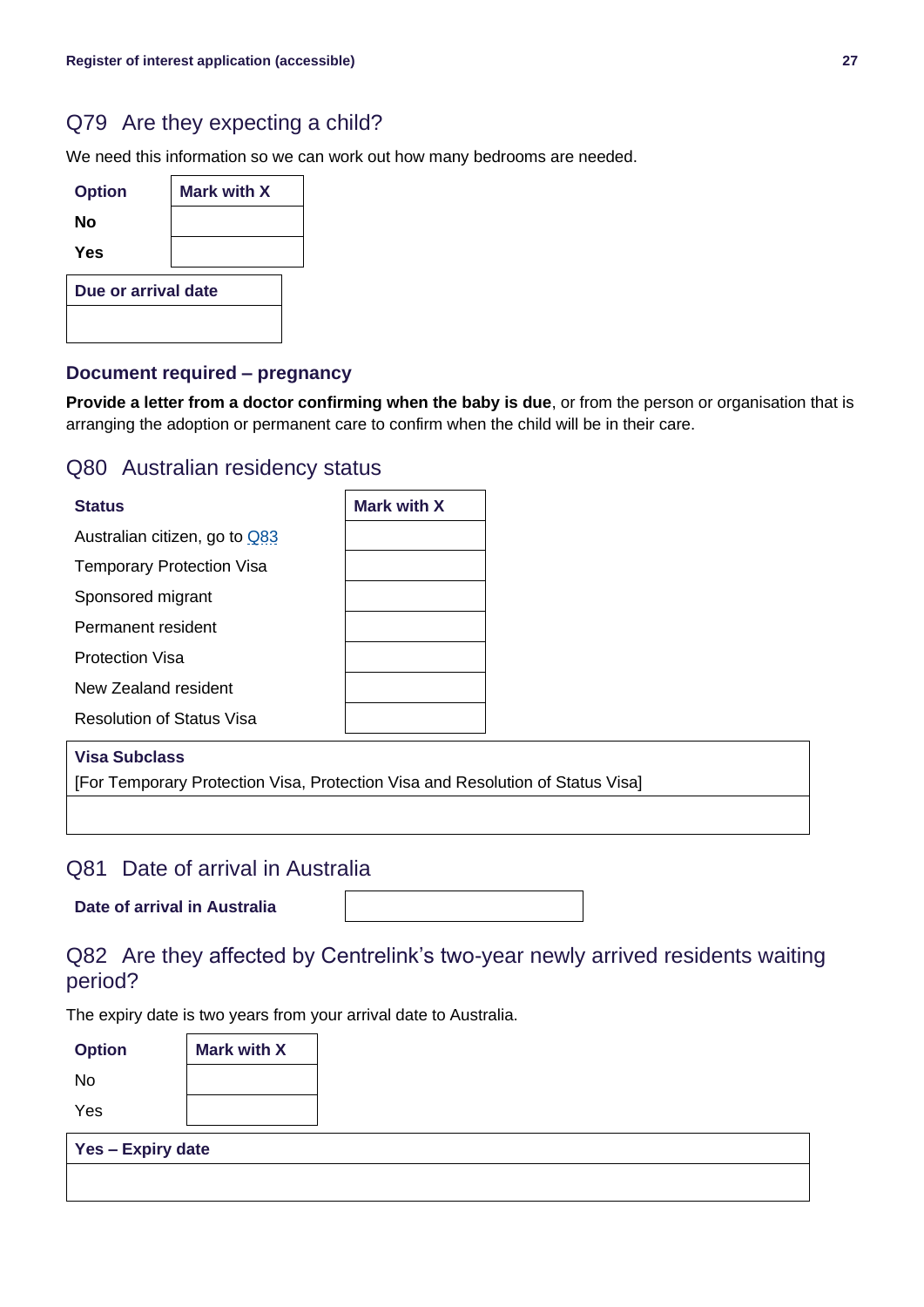### **Centrelink Confirmation eServices**

#### Important!

If they receive a Centrelink payment and agree to use Centrelink Confirmation eServices, **you will not need to tell us about their income or assets**.

It will **save you time** and you may get a **faster response** to your application.

#### <span id="page-27-0"></span>Q83 Do they agree to use Centrelink Confirmation eServices (CCeS)?

| <b>Option</b>                                                                     | <b>Mark with X</b> |
|-----------------------------------------------------------------------------------|--------------------|
| No, go to $Q90$                                                                   |                    |
| Yes, ask the household member to read and sign the<br>consent to use CCeS (below) |                    |

### **Consent to use Centrelink Confirmation eServices (CCeS)**

I authorise the Australian Government Department of Human Services (Centrelink) to provide the Victorian Department of Families, Fairness and Housing (the department) with the results of the enquiries I have indicated below in order to enable the department to determine if I qualify for social housing services.

I understand that the information provided by Centrelink to the department may contain the following:

- **income confirmation** personal information such as (but not limited to) current or historical details of Centrelink payments received, dependants, marital or partnered status, Centrelink deductions, income from sources other than Centrelink and assets
- **contact and address verification** my current address and contact details, and also my address history (up to two years), which the department may use to support a Priority Access application.

I authorise the department to use Centrelink Confirmation eServices to perform a Centrelink enquiry of my Centrelink income, asset and payment details.

I understand this consent, once signed, remains valid while I am a customer of the department, unless I revoke it by contacting the department or Centrelink.

I understand that if I withdraw my consent or do not alternatively provide proof of my circumstances/details, I may not be eligible for the service provided by the department.

### Q84 I consent to using the following:

| I consent to using:                                                         | Mark with <b>X</b> |
|-----------------------------------------------------------------------------|--------------------|
| Both income confirmation and contact and address verification (recommended) |                    |
| Only income confirmation                                                    |                    |
| Only contact and address verification                                       |                    |

#### Q85 Full name

**Full name**

Q86 Street name and number

**Street name and number**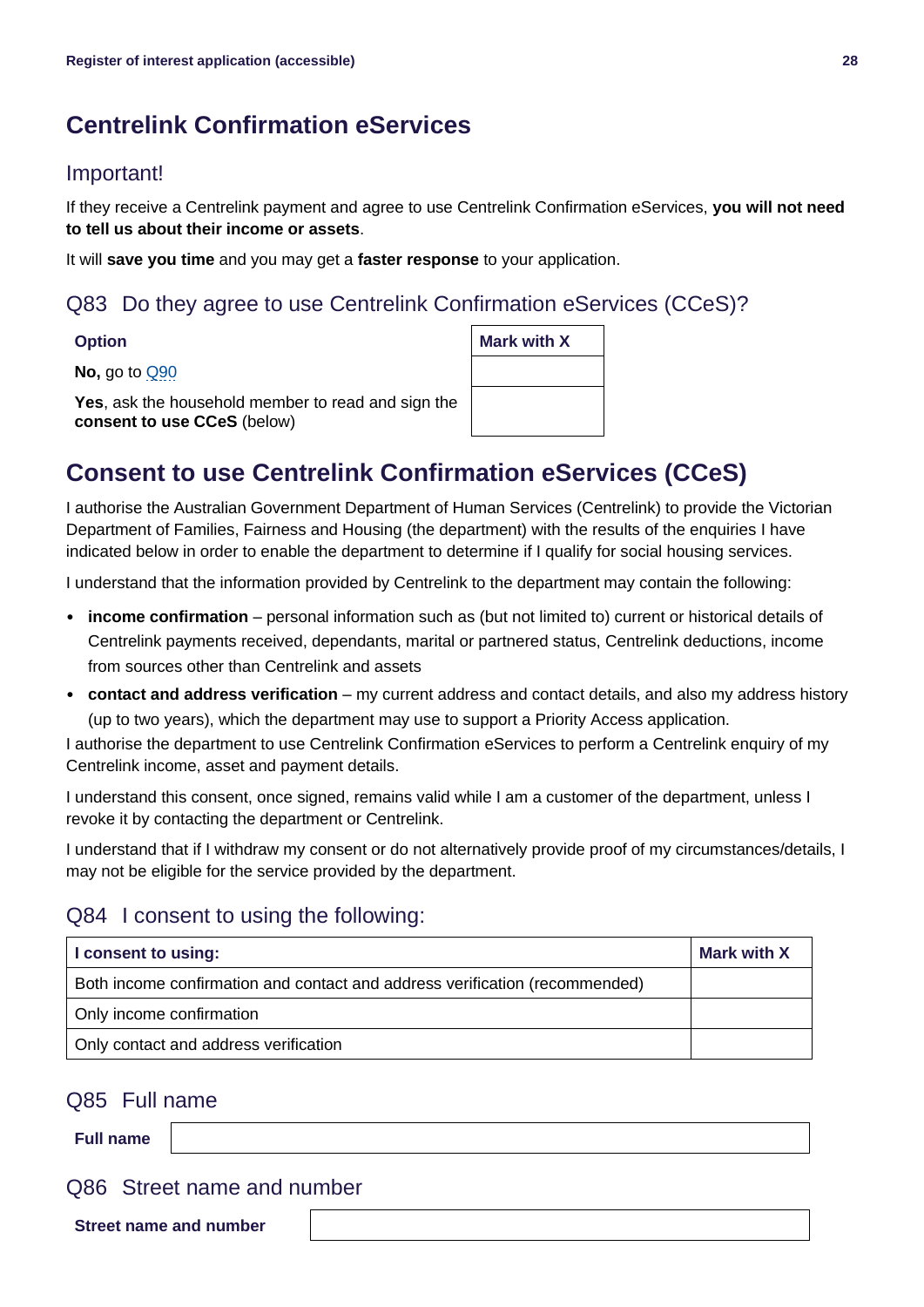#### Q87 Suburb or town and postcode

| <b>Suburb or town</b> |  |
|-----------------------|--|
| <b>Postcode</b>       |  |

#### **Q88 Centrelink Reference Number (CRN) and Date of birth**

| <b>Centrelink Reference Number</b> |
|------------------------------------|
| Date of birth                      |

#### Q89 Signature and today's date

| <b>Signature</b> |  |
|------------------|--|
| Today's date     |  |

### **Income and assets**

If the additional household member **agreed to use Centrelink Confirmation eServices**, do **not** fill out this section. Go to [Q103](#page-31-0) (dependents) **if there are any children who will live with you**.

#### Document required – income and assets

For household members who are **not** Centrelink customers, we will need 100 points of identification.

For accepted documents that can make up 100 points, refer to the **Proof of Identity factsheet** which you should have received with this application. If you don't have it, you can get it from the HousingVic's Social [housing page](https://housing.vic.gov.au/social-housing) <https://housing.vic.gov.au/social-housing> or by contacting one of our offices.

#### <span id="page-28-0"></span>Q90 Centrelink Reference Number (CRN)

| <b>Centrelink Reference Number</b> |  |  |
|------------------------------------|--|--|
|------------------------------------|--|--|

#### Q91 Department of Veterans Affairs (DVA) number

**Department of Veterans Affairs number**

#### Income details

This could include Centrelink payments, wages, self-employed income, Veterans' Affairs, compensation payments or any income administered by a guardian or administrator (e.g., State Trustees).

#### Q92 Income type and gross income

| Income type | <b>Gross income (per week)</b><br>$($ \$) |
|-------------|-------------------------------------------|
|             |                                           |
|             |                                           |
|             |                                           |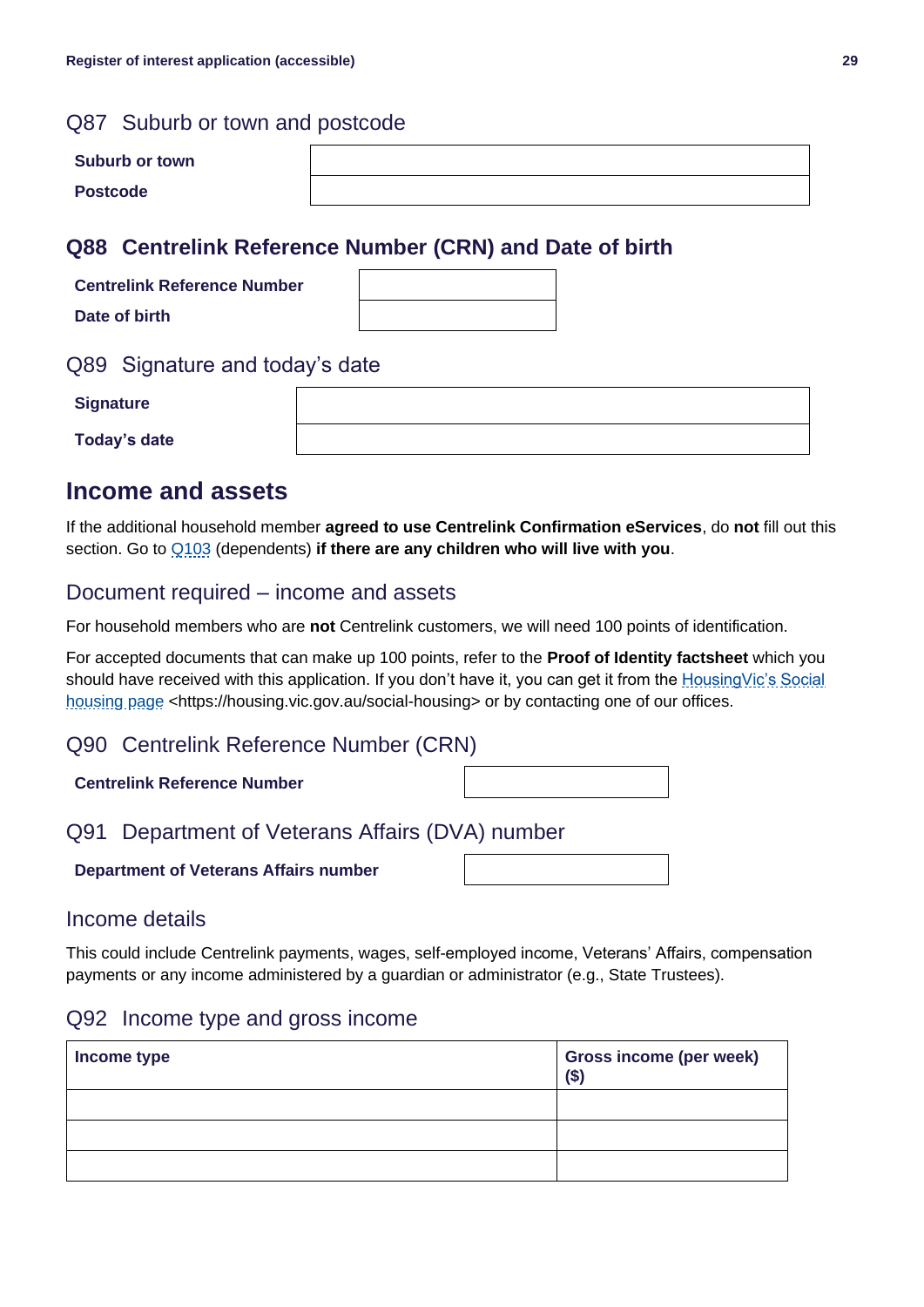#### **Document required – income type**

Provide proof of income documents for all income types listed above. See the **[document checklist](#page-21-0)** for information.

#### Real estate details

#### Q93 Do they own or part-own any real estate or land?

#### **Options**

**No**, go to [Q102](#page-30-0) (Asset information)

| <b>Mark with X</b> |
|--------------------|
|                    |
|                    |

**Yes**, continue

#### **Document required – real estate ownership**

We will need a letter from an approved valuer or solicitor stating their property's market value and their equity in it. If they part-own the property, we need information that details their share. If the property is held in trust, we need a letter from the executor of the estate.

#### Q94 Real estate or land value

**Real estate or land value**

#### Q95 Street name and number

**Street name and number**

#### Q96 Suburb or town and postcode

| <b>Suburb or town</b> |  |
|-----------------------|--|
| <b>Postcode</b>       |  |

#### Q97 Are they able to live in the property permanently?

| <b>Option</b> | <b>Mark with X</b> |  |
|---------------|--------------------|--|
| No            |                    |  |
| <b>Yes</b>    |                    |  |

#### **Document required – living arrangements**

If they are unable to live in the property permanently, we need documents that explain why.

#### Q98 Can this real estate or land be sold?

| <b>Option</b> | <b>Mark with X</b> |  |
|---------------|--------------------|--|
| No            |                    |  |
| <b>Yes</b>    |                    |  |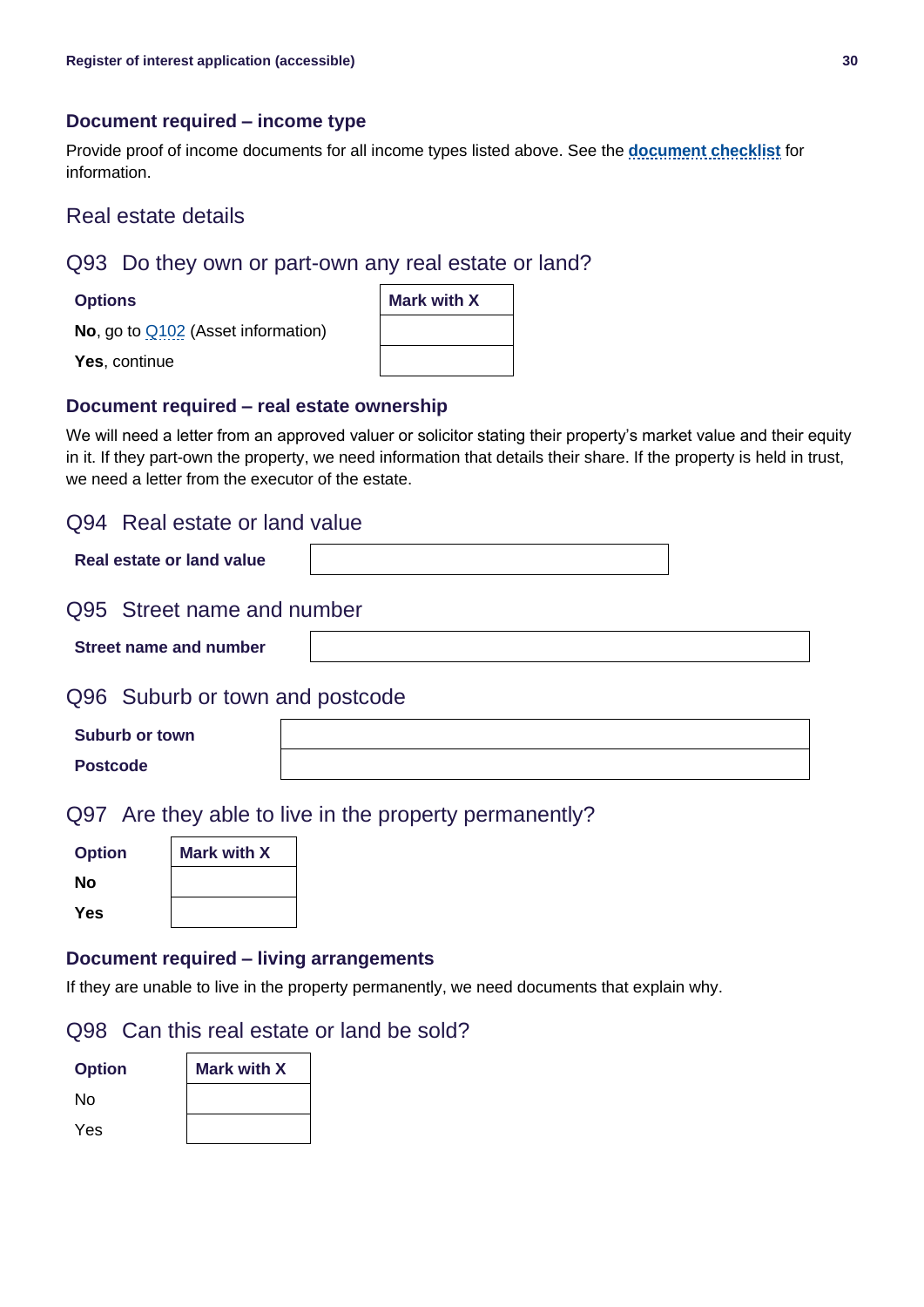#### Q99 Is the property for sale?

| <b>Option</b> | <b>Mark with X</b> |
|---------------|--------------------|
| No            |                    |
| Yes           |                    |

#### **Document required – property for sale**

If the property is for sale, we need a document from the real estate agent confirming this.

#### Q100If you answered no to any of these questions, tell us why:

| If you answered no to any of these questions, tell us why                         |  |
|-----------------------------------------------------------------------------------|--|
|                                                                                   |  |
|                                                                                   |  |
|                                                                                   |  |
|                                                                                   |  |
| Q101 ls the property subject to a dispute or an application for settlement in the |  |

the property subject to a dispute or an application for settlement in the Family Court?

| <b>Option</b> | <b>Mark with X</b> |
|---------------|--------------------|
| N٥            |                    |
| Yes           |                    |

| Yes - Reason |  |  |
|--------------|--|--|
|              |  |  |
|              |  |  |
|              |  |  |

#### **Document required – court action**

If there is a dispute or application for settlement, we need a document from their solicitor including details of ownership.

### **Asset details**

An asset is something you own that can be turned into money — like shares, businesses, mobile homes and any cash you have in the bank. In addition to their assets, if they are expecting to receive a payout from an organisation like WorkSafe or the Transport Accident Commission (TAC), please list it here.

#### <span id="page-30-0"></span>Q102Asset information

| <b>Asset type</b> | Value (\$) | Can the asset be cashed in or<br>sold?<br>(yes or no) |
|-------------------|------------|-------------------------------------------------------|
|                   |            |                                                       |
|                   |            |                                                       |
|                   |            |                                                       |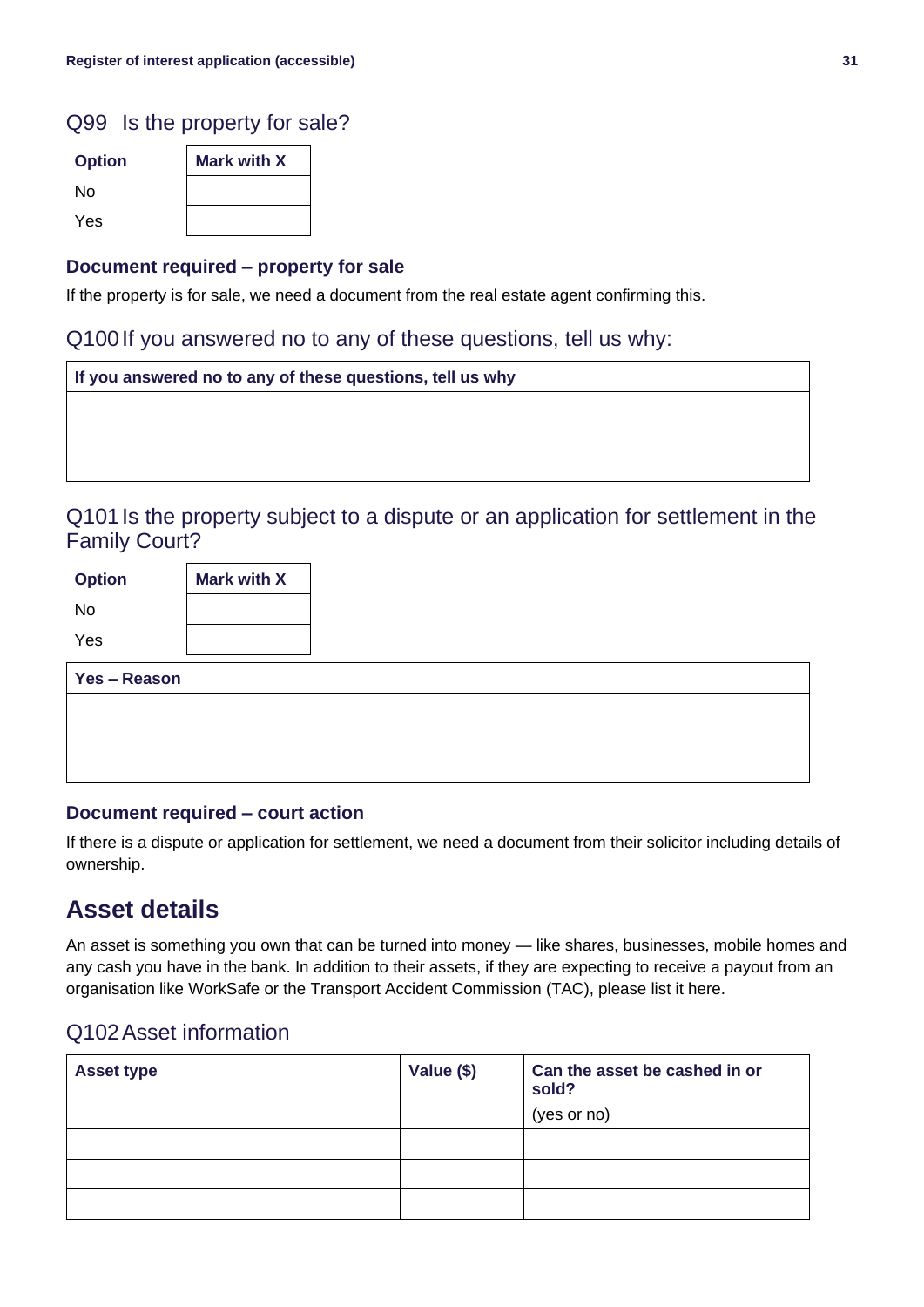| <b>Asset type</b> | Value (\$) | Can the asset be cashed in or<br>sold?<br>(yes or no) |
|-------------------|------------|-------------------------------------------------------|
|                   |            |                                                       |
|                   |            |                                                       |

#### **Document required – asset information**

Provide **Proof of asset documents** for each asset listed. See the **[document checklist](#page-21-0)** for information.

### **Dependents**

#### Document required – dependents

**You will need to give us a copy of a Medicare card, Health Care Card, or a birth certificate** or extract to confirm the name of each child.

**If you are requesting additional rooms for child access arrangements**, we will also need documentation from a solicitor, the Family Law Court, or a statutory declaration from the primary caregiver to confirm the custody arrangements.

### **Dependent child 1**

<span id="page-31-0"></span>

| Q103 First name          |                  |  |  |  |
|--------------------------|------------------|--|--|--|
|                          |                  |  |  |  |
|                          |                  |  |  |  |
|                          |                  |  |  |  |
|                          |                  |  |  |  |
| Q105 Last name           |                  |  |  |  |
|                          |                  |  |  |  |
|                          |                  |  |  |  |
| Q106 Primary caregiver   |                  |  |  |  |
| <b>Primary caregiver</b> |                  |  |  |  |
| Q107 Date of birth       |                  |  |  |  |
|                          |                  |  |  |  |
|                          |                  |  |  |  |
| Q108 Gender              |                  |  |  |  |
| <b>Mark with X</b>       |                  |  |  |  |
|                          |                  |  |  |  |
|                          |                  |  |  |  |
|                          |                  |  |  |  |
|                          |                  |  |  |  |
|                          | Q104 Middle name |  |  |  |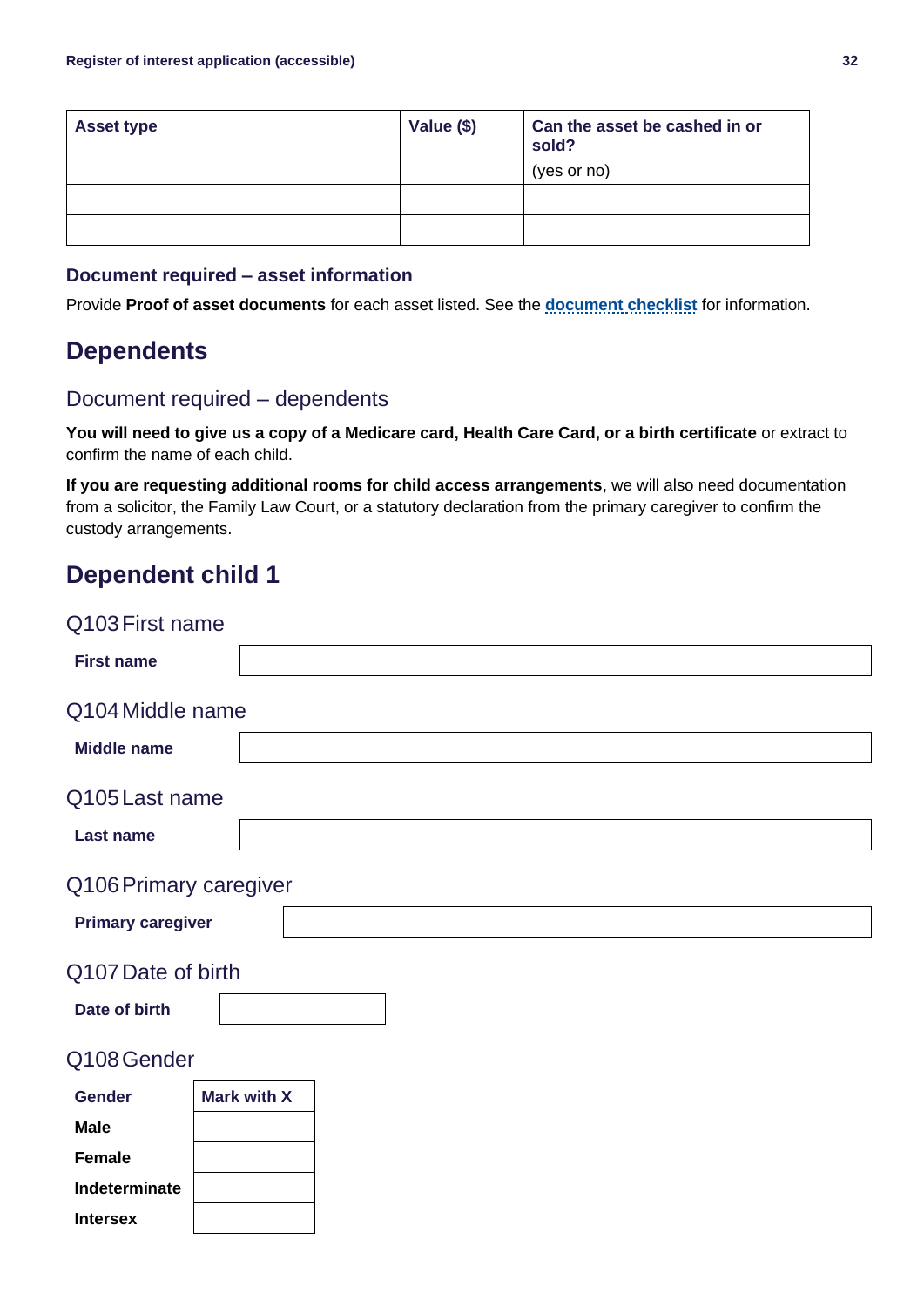| <b>Gender</b> | Mark with X |  |
|---------------|-------------|--|
| Other         |             |  |

#### Q109Country of birth

| <b>Option</b>          | <b>Mark with X</b> |  |  |
|------------------------|--------------------|--|--|
| Australia              |                    |  |  |
| Other                  |                    |  |  |
| Other (please specify) |                    |  |  |

#### Q110Aboriginal status

| <b>Options</b>                | <b>Mark with X</b> |
|-------------------------------|--------------------|
| No                            |                    |
| Aboriginal                    |                    |
| <b>Torres Strait Islander</b> |                    |
| <b>Both</b>                   |                    |

#### Q111Australian residency status

| <b>Status</b>                    | Mark with X |
|----------------------------------|-------------|
| Australian citizen               |             |
| <b>Temporary Protection Visa</b> |             |
| Sponsored migrant                |             |
| Permanent resident               |             |
| <b>Protection Visa</b>           |             |
| New Zealand resident             |             |
| <b>Resolution of Status Visa</b> |             |

#### **Visa Subclass**

[For Temporary Protection Visa, Protection Visa and Resolution of Status Visa]

### Q112If they were born overseas, when they started living in Australia

**If they were born overseas, when did they start living in Australia?**



### **Dependent child 2**

#### Q113First name

**First name**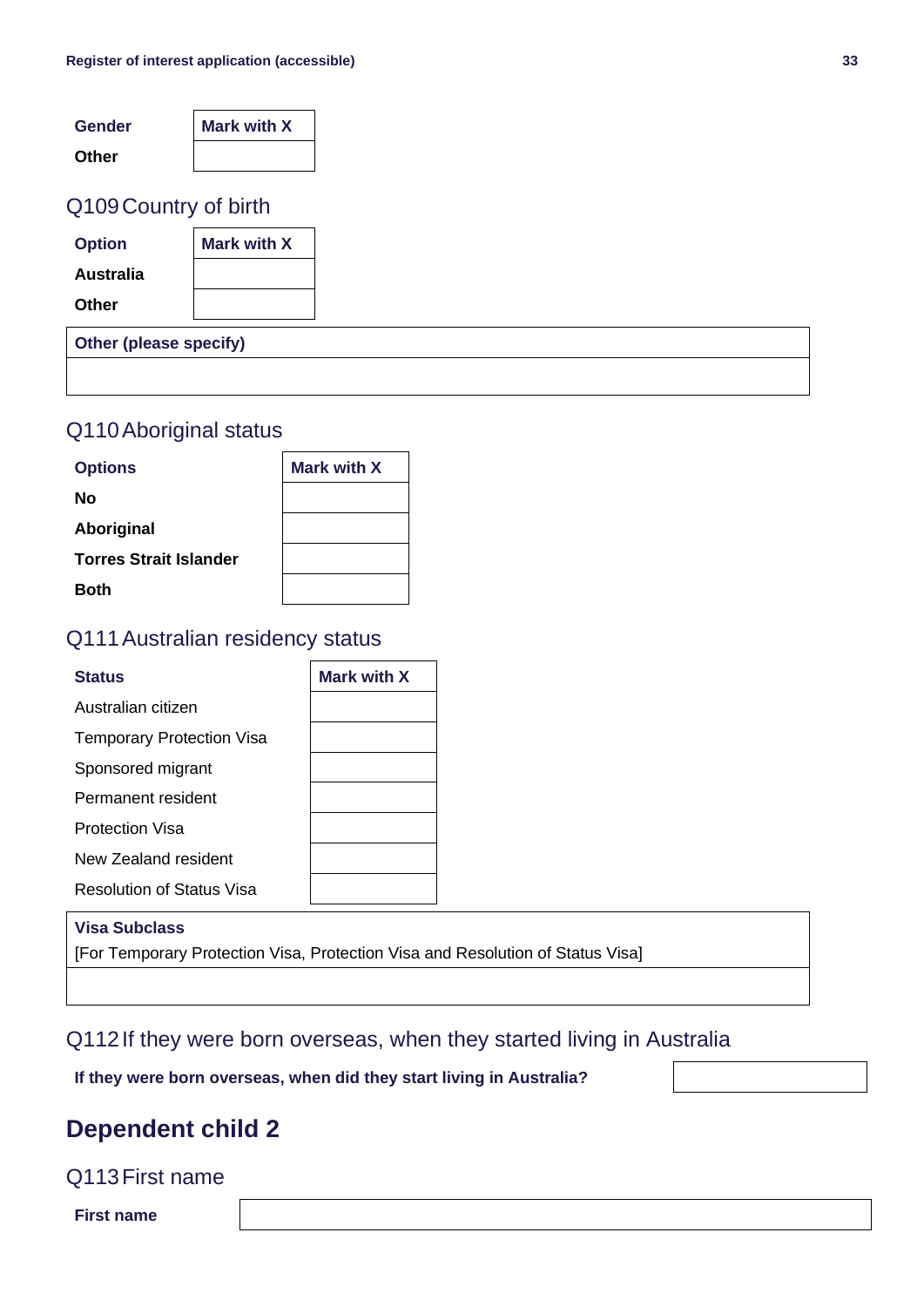| Q114 Middle name         |                    |  |  |
|--------------------------|--------------------|--|--|
| <b>Middle name</b>       |                    |  |  |
| Q115 Last name           |                    |  |  |
| Last name                |                    |  |  |
| Q116 Primary caregiver   |                    |  |  |
| <b>Primary caregiver</b> |                    |  |  |
| Q117 Date of birth       |                    |  |  |
| Date of birth            |                    |  |  |
| Q118 Gender              |                    |  |  |
| <b>Gender</b>            | <b>Mark with X</b> |  |  |
| <b>Male</b>              |                    |  |  |

| <b>Male</b>     |  |
|-----------------|--|
| <b>Female</b>   |  |
| Indeterminate   |  |
| <b>Intersex</b> |  |
| Other           |  |

### Q119Country of birth

| <b>Option</b>    | <b>Mark with X</b> |  |
|------------------|--------------------|--|
| <b>Australia</b> |                    |  |
| Other            |                    |  |

#### **Other (please specify)**

### Q120Aboriginal status

| <b>Options</b>                | <b>Mark with X</b> |
|-------------------------------|--------------------|
| No                            |                    |
| Aboriginal                    |                    |
| <b>Torres Strait Islander</b> |                    |
| <b>Roth</b>                   |                    |

### Q121Australian residency status



Australian citizen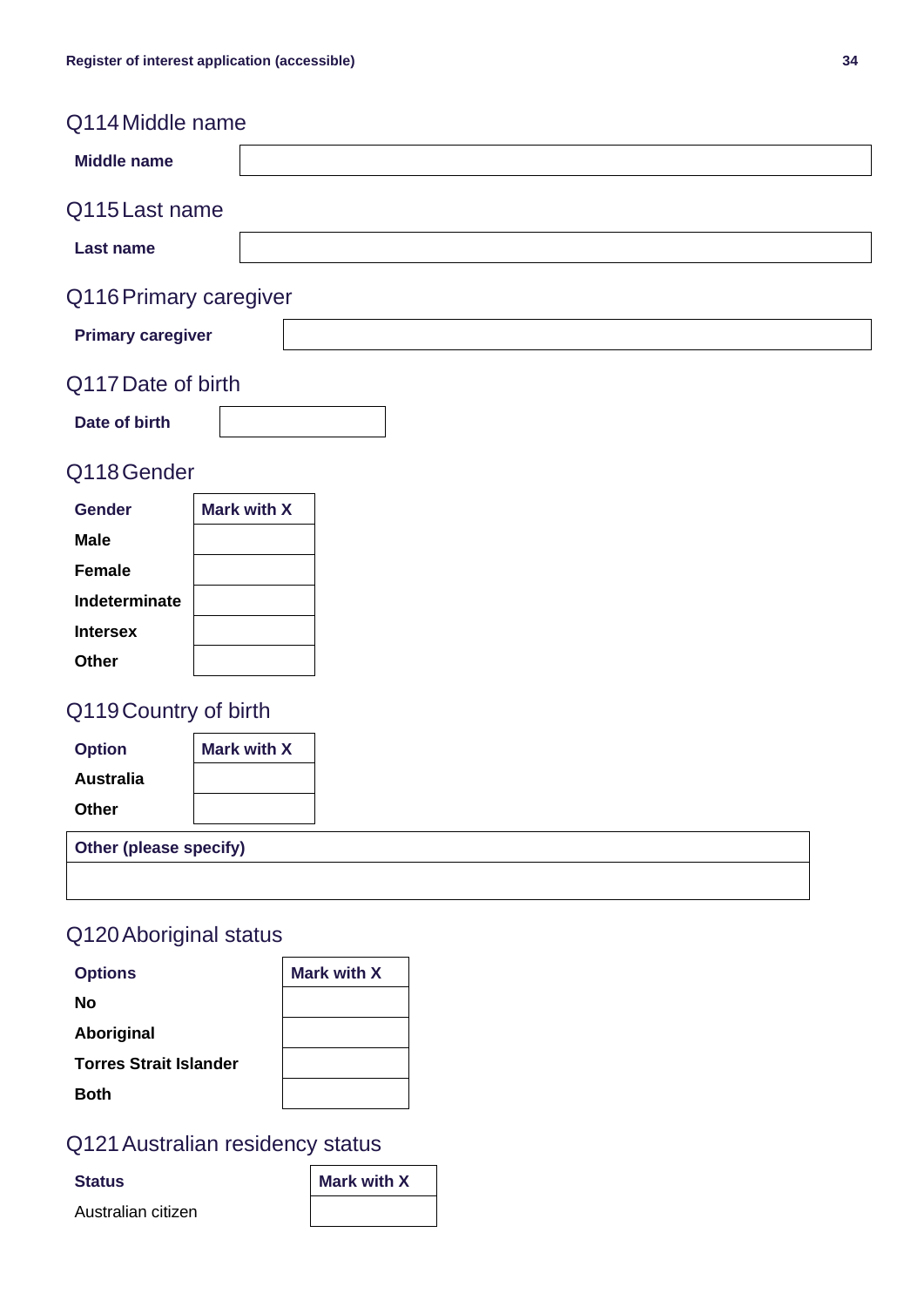| <b>Status</b>                    | <b>Mark with X</b> |
|----------------------------------|--------------------|
| <b>Temporary Protection Visa</b> |                    |
| Sponsored migrant                |                    |
| Permanent resident               |                    |
| <b>Protection Visa</b>           |                    |
| New Zealand resident             |                    |
| <b>Resolution of Status Visa</b> |                    |

#### **Visa Subclass**

[For Temporary Protection Visa, Protection Visa and Resolution of Status Visa]

### Q122If they were born overseas, when they started living in Australia

**If they were born overseas, when did they start living in Australia?**

### **Dependent child 3**

| Q123 First name          |                    |  |
|--------------------------|--------------------|--|
| <b>First name</b>        |                    |  |
| Q124 Middle name         |                    |  |
| <b>Middle name</b>       |                    |  |
| Q125 Last name           |                    |  |
| <b>Last name</b>         |                    |  |
| Q126 Primary caregiver   |                    |  |
| <b>Primary caregiver</b> |                    |  |
| Q127 Date of birth       |                    |  |
| Date of birth            |                    |  |
| Q128 Gender              |                    |  |
| <b>Gender</b>            | <b>Mark with X</b> |  |
| <b>Male</b>              |                    |  |
| <b>Female</b>            |                    |  |
| Indeterminate            |                    |  |
| <b>Intersex</b>          |                    |  |
| Other                    |                    |  |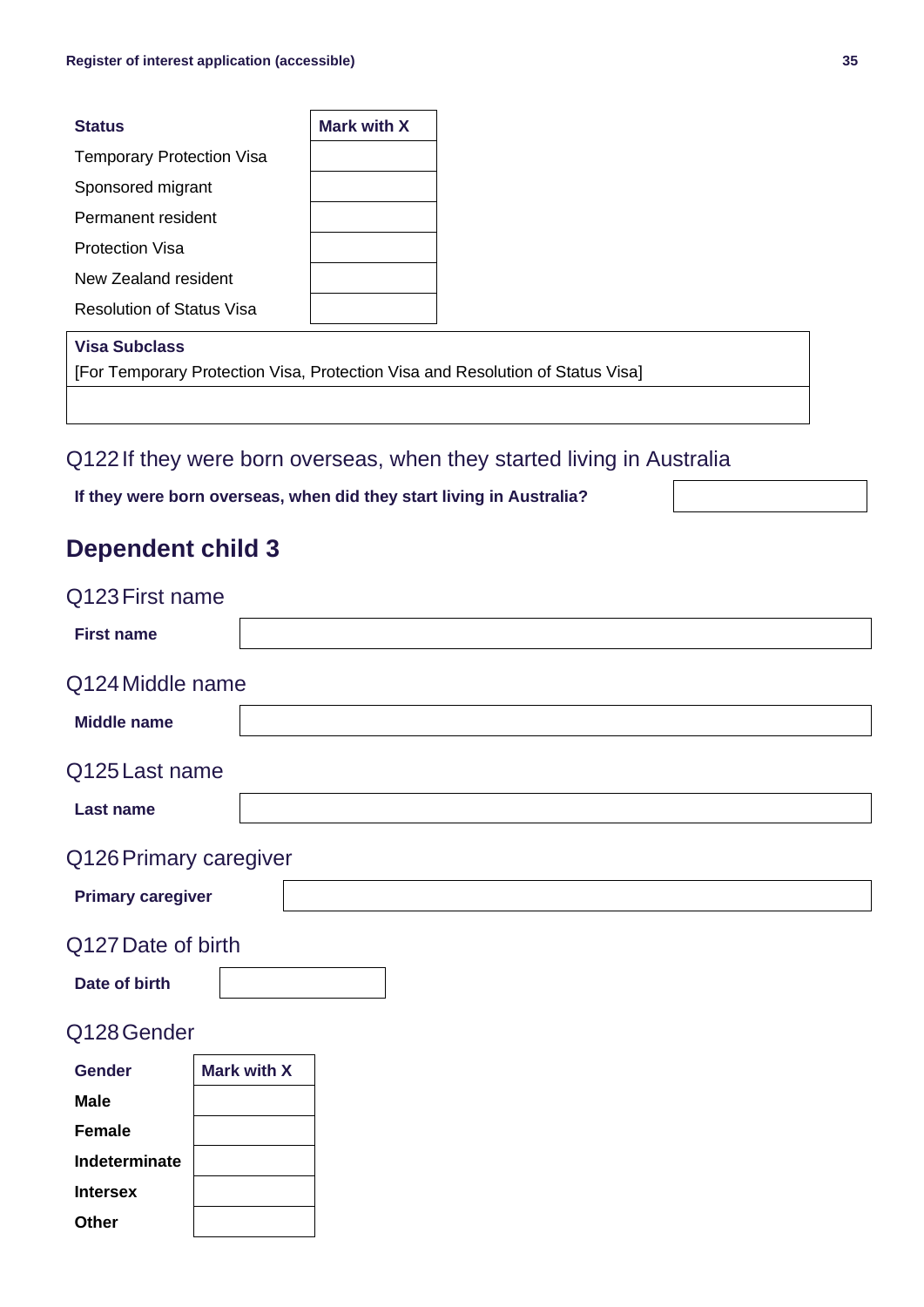### Q129Country of birth

| <b>Option</b>                 | <b>Mark with X</b> |
|-------------------------------|--------------------|
| <b>Australia</b>              |                    |
| Other                         |                    |
| <b>Other (please specify)</b> |                    |

#### Q130Aboriginal status

| <b>Options</b>                | <b>Mark with X</b> |
|-------------------------------|--------------------|
| Nο                            |                    |
| Aboriginal                    |                    |
| <b>Torres Strait Islander</b> |                    |
| <b>Both</b>                   |                    |

#### Q131Australian residency status

| <b>Status</b>                    | Mark with X |
|----------------------------------|-------------|
| Australian citizen               |             |
| <b>Temporary Protection Visa</b> |             |
| Sponsored migrant                |             |
| Permanent resident               |             |
| <b>Protection Visa</b>           |             |
| New Zealand resident             |             |
| <b>Resolution of Status Visa</b> |             |

#### **Visa Subclass**

[For Temporary Protection Visa, Protection Visa and Resolution of Status Visa]

#### Q132If they were born overseas, when they started living in Australia

**If they were born overseas, when did they start living in Australia?**

### **Dependent child 4**

| Q133 First name    |  |
|--------------------|--|
| <b>First name</b>  |  |
| Q134 Middle name   |  |
| <b>Middle name</b> |  |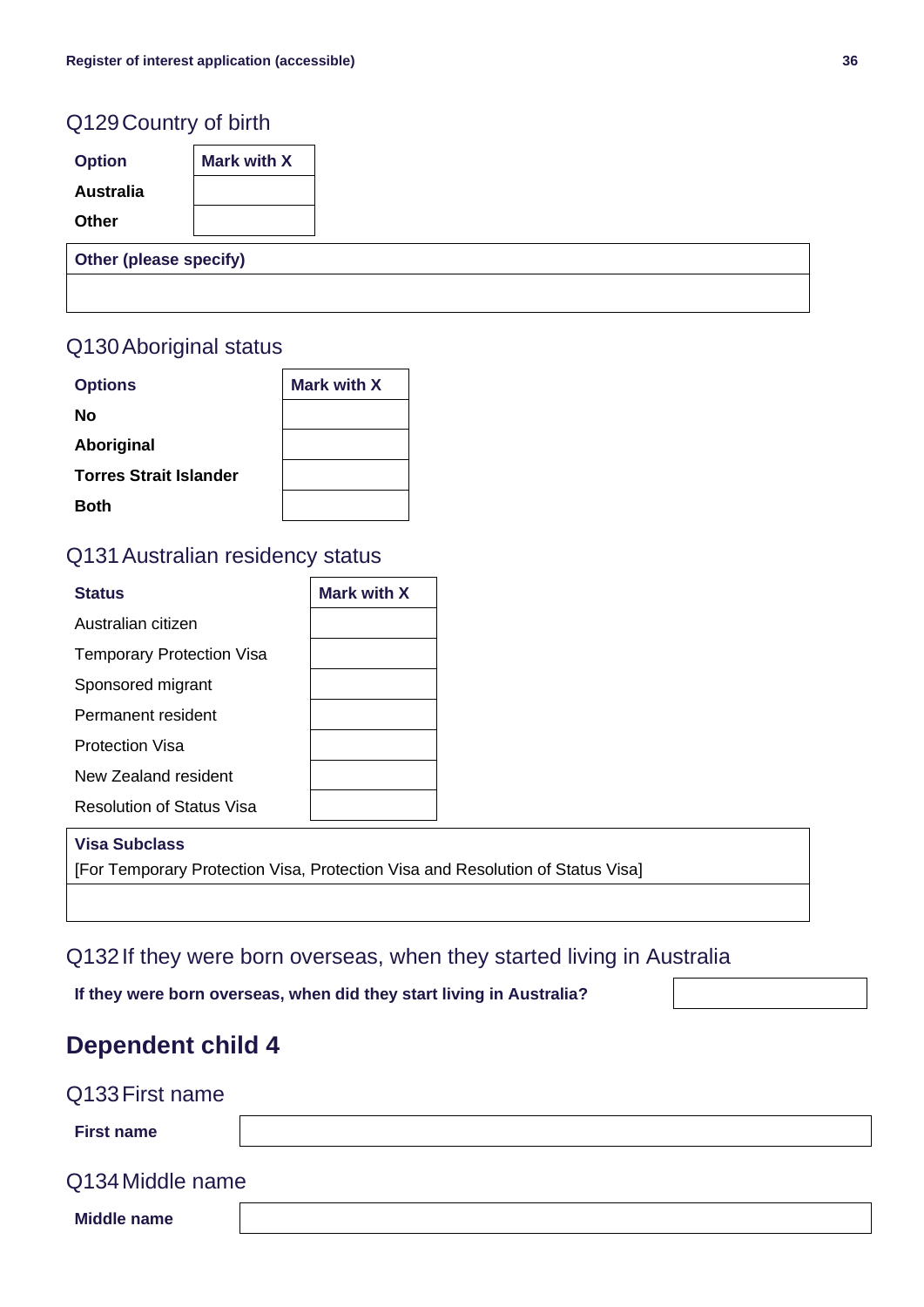| Q135 Last name                |                    |  |  |  |  |  |
|-------------------------------|--------------------|--|--|--|--|--|
| Last name                     |                    |  |  |  |  |  |
| Q136 Primary caregiver        |                    |  |  |  |  |  |
| <b>Primary caregiver</b>      |                    |  |  |  |  |  |
| Q137 Date of birth            |                    |  |  |  |  |  |
| Date of birth                 |                    |  |  |  |  |  |
| Q138 Gender                   |                    |  |  |  |  |  |
| <b>Gender</b>                 | <b>Mark with X</b> |  |  |  |  |  |
| <b>Male</b>                   |                    |  |  |  |  |  |
| <b>Female</b>                 |                    |  |  |  |  |  |
| Indeterminate                 |                    |  |  |  |  |  |
| <b>Intersex</b>               |                    |  |  |  |  |  |
| <b>Other</b>                  |                    |  |  |  |  |  |
| Q139 Country of birth         |                    |  |  |  |  |  |
| <b>Option</b>                 | <b>Mark with X</b> |  |  |  |  |  |
| <b>Australia</b>              |                    |  |  |  |  |  |
| <b>Other</b>                  |                    |  |  |  |  |  |
| <b>Other (please specify)</b> |                    |  |  |  |  |  |
|                               |                    |  |  |  |  |  |
|                               |                    |  |  |  |  |  |

### Q140Aboriginal status

| <b>Options</b>                | <b>Mark with X</b> |
|-------------------------------|--------------------|
| No                            |                    |
| Aboriginal                    |                    |
| <b>Torres Strait Islander</b> |                    |
| <b>Both</b>                   |                    |

### Q141Australian residency status

#### **Status**

Australian citizen

Temporary Protection Visa

Sponsored migrant

Permanent resident

| <b>Mark with X</b> |  |
|--------------------|--|
|                    |  |
|                    |  |
|                    |  |
|                    |  |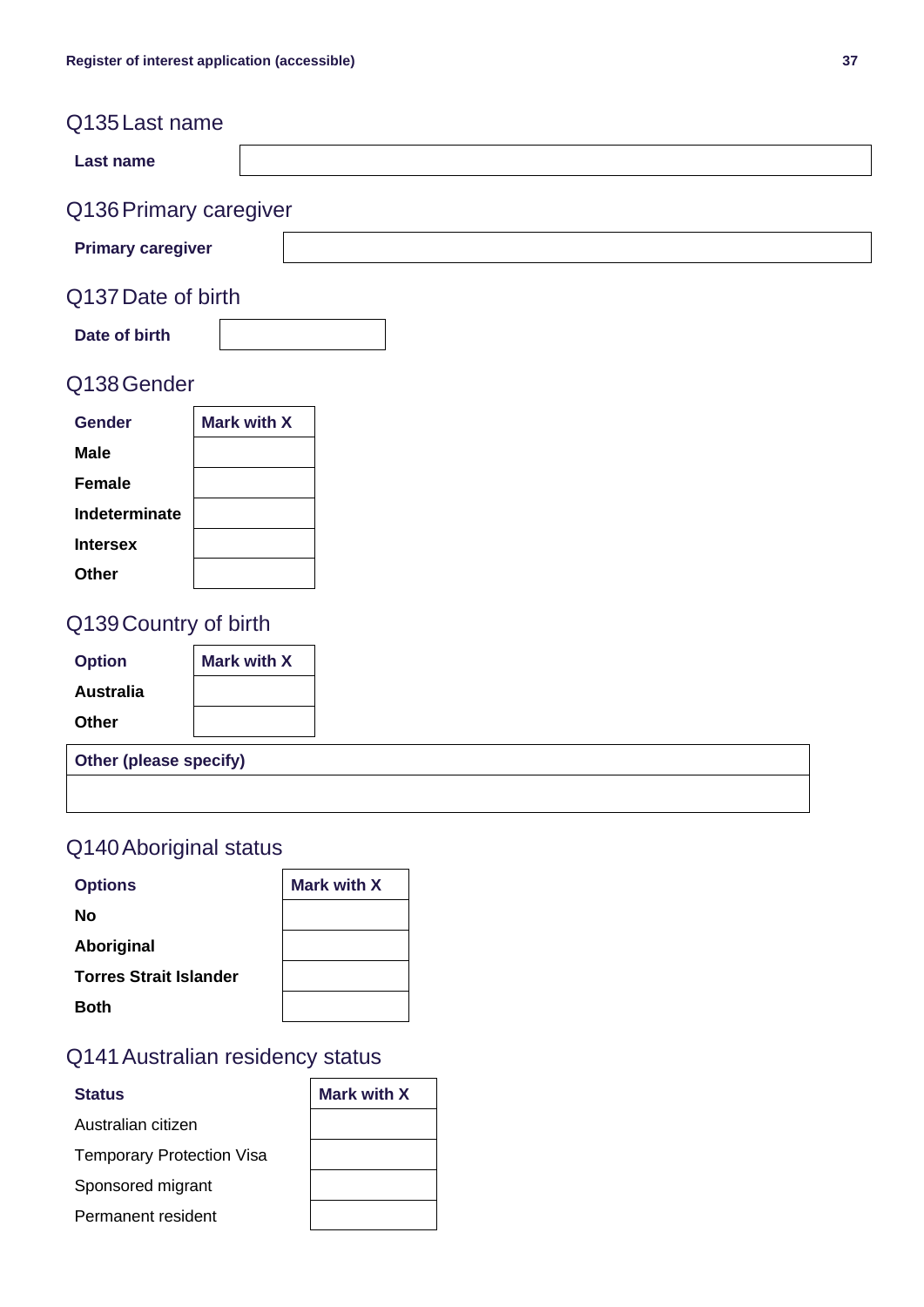# **Status Mark with X** Protection Visa New Zealand resident Resolution of Status Visa **Visa Subclass**

[For Temporary Protection Visa, Protection Visa and Resolution of Status Visa]

#### Q142If they were born overseas, when they started living in Australia

**If they were born overseas, when did they start living in Australia?**

### **Income and assets**

If any of the children earn any income and own or part-own any assets (including real estate), list them in this table.

#### Q143 Income and assets information

| <b>Child's name</b> | Income or asset type | <b>Gross weekly income</b><br>or asset value (\$) | If asset, can it be<br>cashed in or<br>sold?<br>(yes or no) |
|---------------------|----------------------|---------------------------------------------------|-------------------------------------------------------------|
|                     |                      |                                                   |                                                             |
|                     |                      |                                                   |                                                             |
|                     |                      |                                                   |                                                             |
|                     |                      |                                                   |                                                             |
|                     |                      |                                                   |                                                             |
|                     |                      |                                                   |                                                             |